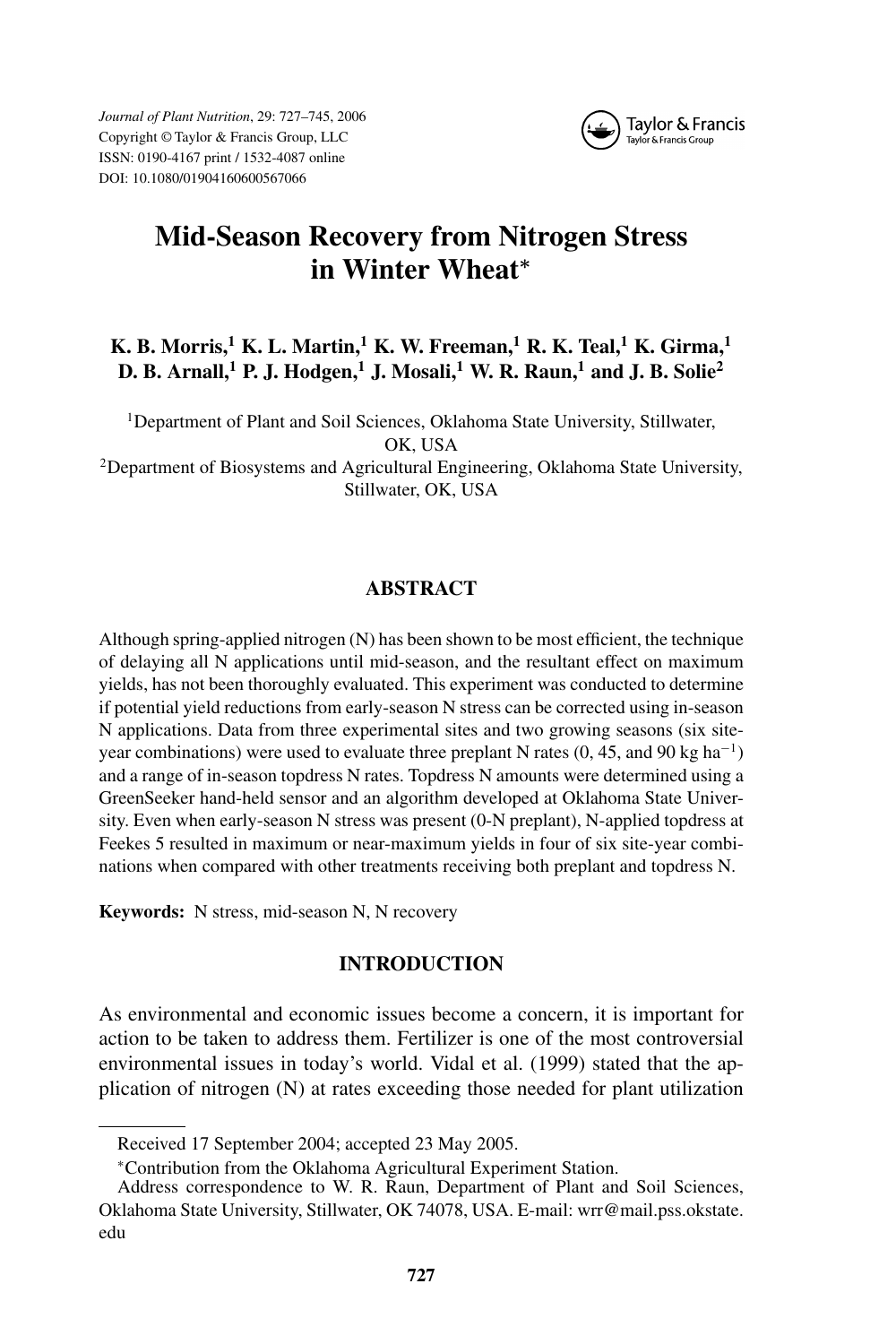represents an unnecessary input cost for wheat producers and can also harm aquatic and terrestrial environments.

The current method for determining N-fertilization rates in cerealproduction systems is to subtract soil-test N from a specified yield goal-based N requirement. The yield goal represents the best achievable yield in the last four to five years (Raun et al., 1999, 2001). There are, however, more precise and efficient ways of obtaining fertilizer recommendations to maximize yield and minimize cost. Following extensive soil sampling, optical-sensor measurements of plants, and geostatistical analysis, several authors have reported that the spatial scale of N availability was at 1  $m<sup>2</sup>$  and that each square meter needed to be treated independently (Raun et al., 1998; Solie et al., 1999; Raun et al., 2002). When N-management decisions are made on areas of  $1 \text{ m}^2$ , the variability that is present at that resolution can be detected using optical sensors (measuring the normalized difference vegetative index, NDVI) and treated accordingly with foliar application of N (Solie et al., 1996; Stone et al., 1996; Raun and Johnson, 1999), which increases nitrogen-use efficiency (NUE) (Stone et al., 1996). Recently, methods for estimating winter wheat N requirements based on earlyseason estimates of N uptake and potential yield were developed (Raun et al., 2002; Lukina et al., 2001). Remote sensing collected by a modified daytimelighting reflectance sensor was used to estimate early-season plant N uptake. The estimate was based on a relationship between NDVI and plant N uptake between Feekes physiological growth stage 4 (when leaf sheaths lengthen) and 6 (when the first node of stem is visible) (Solie et al., 1996; Stone et al., 1996; Large, 1954). The NDVI was calculated using the following equation:

$$
NDVI = (\rho_{NIR} - \rho_{Red})/(\rho_{NIR} + \rho_{Red})
$$

where  $\rho_{\text{NIR}} =$  fraction of emitted near infrared (NIR) radiation returned from the sensed area (reflectance) and  $\rho_{\text{Red}} =$  fraction of emitted red radiation returned from the sensed area (reflectance).

Increasing NUE by just 20% would result in savings exceeding \$4.7 billion per year (Raun and Johnson, 1999). Improving NUE will also decrease the risk of  $NO<sub>3</sub>$ -N contamination of inland surface and ground water (Stone et al., 1996; Raun and Johnson, 1999), as well as hypoxia in specific oceanic zones, which is believed to be caused by excess N fertilizer (Raun and Johnson, 1999; Malakoff, 1998).

Raun et al. (2002) stated that it is possible to measure the quantitative response to fertilizer N for a given area, which is why the N fertilizationoptimization algorithm (NFOA) was developed. It determines the prescribed N rate needed for each square meter based on predicted yield potential without added N fertilizer  $(YP_0)$  and the specific response index  $(RI)$  for each field. Johnson and Raun (2003) defined RI as the amount of yield response to expect from an application of fertilizer N versus the yield with no additional N, and stated that RI may range from 1 to as high as 4. Raun et al. (2002) explained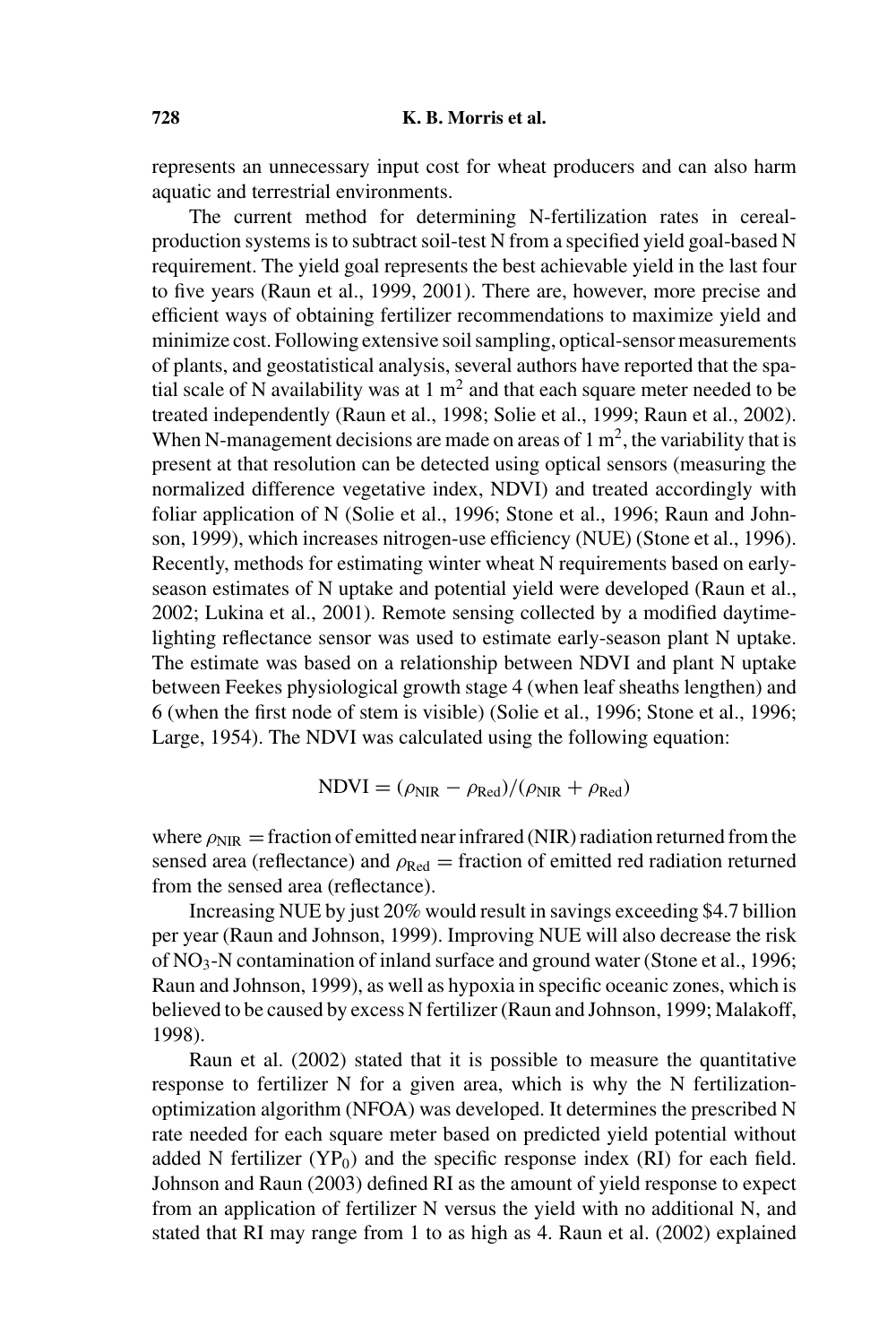that the NFOA accounts for spatially variable potential yield, early-season N uptake, and responsiveness of the crop to N input. The algorithm calculations are performed as follows:

- 1) Predict  $YP_0$  from the equation for grain yield and in-season estimate of yield (INSEY), where: INSEY = NDVI (Feekes  $4-6$ )/days from planting, where growing degree days (GDD) > 0 [GDD =  $(T_{min} + T_{max})/2-4.4\degree C$ , where  $T_{\text{min}}$  and  $T_{\text{max}}$  represent daily ambient high and low temperatures]. Lukina et al. (2001) showed that a single equation could be used to predict grain yield over a wide production range  $(0.5–6.0 \text{ Mg ha}^{-1})$ , diverse sites, and with differing planting and harvest dates. Dividing NDVI at Feekes 5 (an excellent predictor of early-season plant N uptake) by the days from planting to the NDVI sensing date resulted in an index that would approximate N uptake per day.
- 2) Predict the magnitude of response to N fertilization, in-season RI ( $\rm{RI}_{NDVI}$ ), computed as: NDVI collected from growing winter wheat anytime from Feekes 4 to Feekes 6 in non-limiting fertilized plots divided by NDVI in a parallel strip receiving the farmer preplant N rate. The  $RI<sub>NDVI</sub>$  has been found to be highly correlated with the RI at harvest  $(RI_{\text{Harvest}})$ , which is similarly computed by dividing the highest mean grain yield of the N-rich treatment by the mean grain yield of 0-N treatment (check plot) (Mullen et al., 2001). The farmer preplant N rate could range anywhere from zero to a rate for non-N limiting conditions (Raun et al., 2002).
- 3) Determine the predicted yield with additional N  $(YP_N)$  based on both  $RI_{NDVI}$ and the YP<sub>0</sub>, as follows:  $YP_N = YP_0 \times RI_{NDVI}$ . The  $RI_{NDVI}$  was limited so as not to exceed 3.0 and  $YP_N$  was similarly limited not to exceed the maximum obtainable yield ( $YP_{\text{max}}$ ). The  $YP_{\text{max}}$  was determined by the farmer, or by measuring the maximum NDVI in the N-rich strip (N applied at adequate but not excessive rates preplant) (Oklahoma State University, 2004) and using that value to calculate the  $YP_{\text{max}}$  using the yield-potential equation. The  $YP_{\text{max}}$  can also be defined as a biological maximum for a specific cereal crop grown within a specific region and under defined management practices (e.g., YPmax for dry land winter wheat produced in central Oklahoma would be 7.0 Mg ha<sup>-1</sup>). The RI<sub>NDVI</sub> was capped at 3.0, as in-season applications of N would be unlikely to lead to  $YP<sub>N</sub>$  being more than three times greater than baseline  $YP<sub>0</sub>$ .
- 4) Calculate predicted grain N uptake (PNG) at  $YP_N(GNUP_{YPN})$ , average percent N in the grain multiplied by  $YP_N$ : GNUP<sub>YPN</sub> =  $YP_N \times PNG$ .
- 5) Calculate PNG at  $YP_0$ , average percent N in the grain multiplied by  $YP_0$ :  $GNUP_{YP0} = YP_0 \times PNG.$
- 6) Determine in-season fertilizer N requirement (FNR): FNR =  $(GNUP<sub>YPN</sub>$   $GNUP_{YP<sub>0</sub>}/0.60$  A divisor of 0.60 in the above equation is used because the theoretical maximum NUE of an in-season N application is approximately 60%.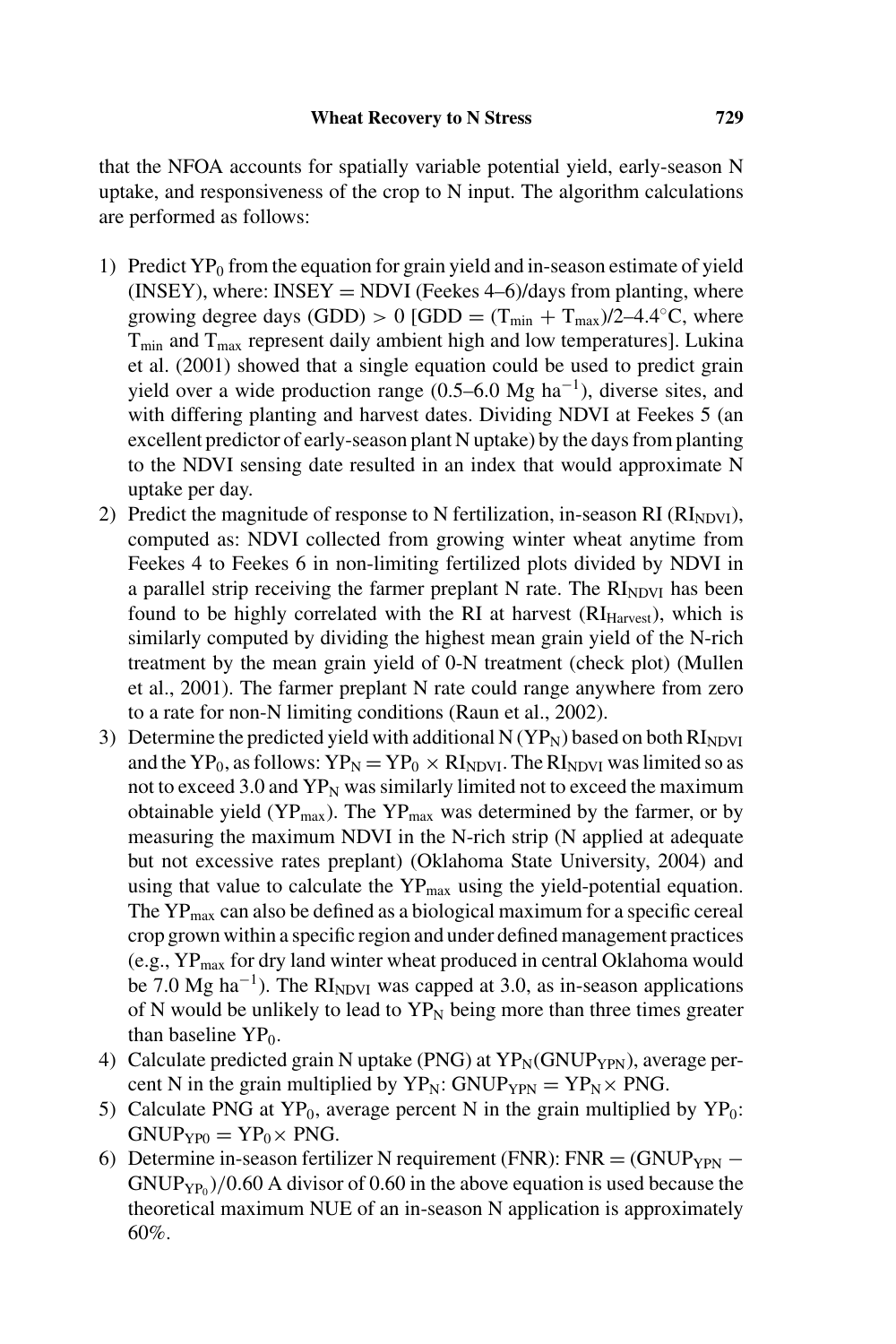The use of active growing days from planting and NDVI (estimate of total N uptake and or biomass) in computing INSEY allows integration of the effects of both winter and spring growing conditions and date of planting. The INSEY index is essentially the rate of N uptake (kilograms of forage N assimilated per day) by the plant. This approach is consistent with work showing the relationship between above-ground plant dry weight and cumulative GDD (Rickman et al., 1996). Further analyses have shown that a reliable INSEY could be obtained by dividing NDVI by the days from planting to sensing date (where  $GDD > 0$ ) (Raun et al., 2002; Mullen et al., 2003). Mullen et al. (2003) also stated that the INSEY was used to estimate N uptake in the grain based on a predicted yield level. Finally, topdress fertilizer N rates have been determined using predicted wheat N uptake (measured by NDVI) at Feekes 5 (an excellent predictor of early-season plant N uptake) and projected grain N uptake from INSEY (grain N uptake minus early-season plant N uptake) (Lukina et al., 2001).

Johnson et al. (2000) defined the harvest response index  $(RI_{\text{Harvest}})$  as follows:  $RI<sub>Harvest</sub>$  = (highest mean yield N treatment)/(mean yield check treatment).

The use of RI<sub>Harvest</sub> does not allow for in-season adjustment of N. In-season sensor measurements of NDVI as an indicator of wheat N uptake between plots receiving N and those not receiving N can be used in the same way, using the following equation:

 $RI<sub>NDVI</sub>$  = (highestmean NDVI N treatment)/(mean NDVI check treatment)

Mullen et al. (2003) concluded that basing fertilizer N rates on INSEY and RI<sub>NDVI</sub> may help optimize in-season fertilizer application, which in turn could increase NUE and yield. Thus the first objective of this work was to determine if  $RI<sub>NDVI</sub>$  could accurately predict  $RI<sub>Harvest</sub>$  at Feekes growth stages 5, 9, 10.5, and 11.2. They also found that  $RI<sub>NDVI</sub>$  measured at Feekes 5 was highly correlated to  $RI<sub>Harvest</sub>$ . Mullen et al. (2003) recognized that after remote sensing data is collected, yield enhancing and limiting factors may occur that result in underestimation or overestimation of  $RI<sub>Harvest</sub>$  by  $RI<sub>NDVI</sub>$ . For example, in 1999, early spring rains after a dry fall planting period improved post-sensing growing conditions. Timely rainfall may have increased the N response, resulting in a larger  $RI<sub>Harvest</sub>$  than predicted by  $RI<sub>NDVI</sub>$ . The additional objectives of this work were to determine if potential yield reductions from early stress can be corrected by using in-season fertilizer applications, and to evaluate the relationship between  $RI<sub>NDVI</sub>$  and  $RI<sub>Harvest</sub>$  over years and locations.

# **MATERIALS AND METHODS**

Three experimental sites were selected for this study. The Covington site was located at a cooperating farmer's field. The soil at this site was a Kirkland-Renfrow silt loam, fine, mixed, superactive, thermic Udertic Paleustoll. The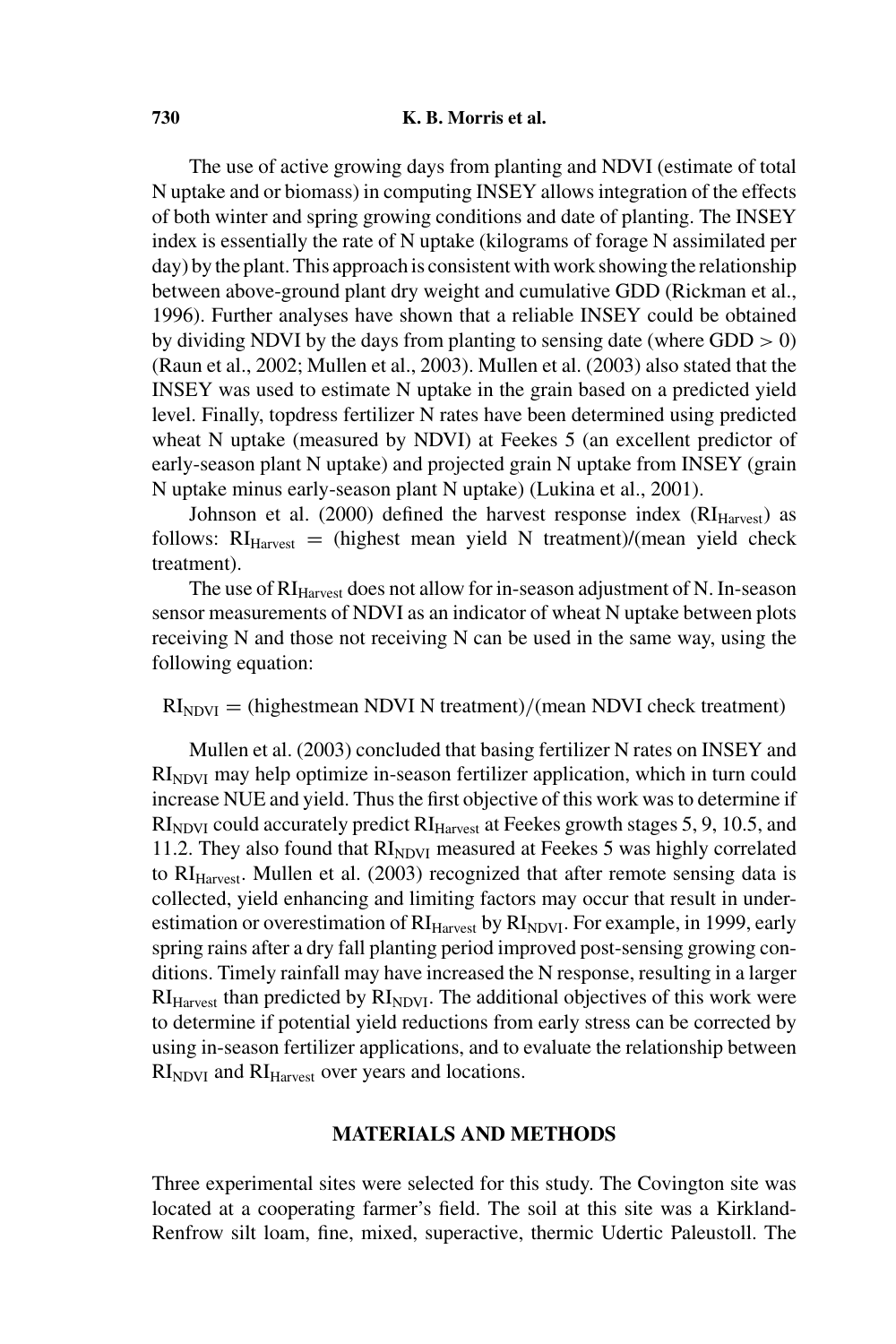Stillwater Research Station at Lake Carl Blackwell, Oklahoma, had Port Oscar silt loam, fine-silty, mixed, super active, thermic Cumulic Haplustoll soil. The Tipton site had Tillman-Hollister silt loam, fine-loamy, mixed, thermic, Pachic Urgiusoll soil.

A randomized complete block design was employed with 15 treatments and 4 replications. Plot size was  $3.05 \text{ m} \times 6.1 \text{ m}$  with  $3.05 \text{ m}$  alleys. Three preplant N rates (0, 45, and 90 kg ha<sup>-1</sup>) were applied to plots as ammonium nitrate (34-0-0). Topdress N application rates were determined utilizing the NFOA (Raun et al., 2002) with four different RI values. The RI values evaluated were 1.0, 1.3, 1.6, and 2.0. Algorithms differed for 2003 and 2004 whereby the coefficient of variation (CV) was used in 2004 to alter yield potential achievable with N fertilization (Oklahoma State University, 2004). Response index was calculated as reported by Johnson and Raun (2003). Spectral reflectance was measured using a GreenSeeker Hand Held Optical Sensor (N-tech Industries, Ukiah, CA) that collected NDVI measurements. This device uses a patented technique to measure crop reflectance and calculate NDVI. The unit senses a  $0.6 \times 0.01$  m spot when held at a distance of approximately 0.6–1.0 m from the illuminated surface. The sensed dimensions remain approximately constant over the height range of the sensor. The sensor unit has self-contained illumination in both the red (650  $\pm$  10 nm FWHM) and NIR (770  $\pm$  15 nm FWHM) bands. (FWHM  $=$ full width at half maximum.) The device measures the fraction of the emitted light in the sensed area that is returned to the sensor; the fractions are used within the sensor to compute NDVI.

The sensor unit is designed to be hand held and measurements are taken as the sensor is passed over the crop surface. The sensor samples at a very high rate (approximately 1000 measurements per second), and averages measurements between outputs. The sensor outputs NDVI at a rate of 10 readings per second. Reflectance readings were collected throughout the growing season. The NDVI readings taken for the topdress N-fertilization application from all experiments were collected post-dormancy. The date when readings were collected generally corresponded to Feekes growth stage 5 (when the pseudo-stem, formed by sheaths of leaves, is strongly erect) (Large, 1954). Topdress N was foliar applied to the whole plot using urea ammonium nitrate (UAN, 28-0-0) with a Solo backpack sprayer (amounts were calculated and then measured with a graduated cylinder). For the smaller rates, a pulse-modulated sprayer designed by Oklahoma State University (OSU) was used.

Winter wheat grain was harvested using a self-propelled Massey-Ferguson 8XP combine. An area of  $2.0 \times 6.1$  m was harvested from the middle of each plot, and a Harvest Master yield-monitoring computer installed on the combine recorded yield data. A sub-sample of grain was taken and dried in a forced-air oven at  $66^{\circ}$ C, ground to pass a 100  $\mu$ m screen, and analyzed for total N content using a Carlo-Erba NA-1500 Dry Combustion analyzer (Schepers et al., 1989). Statistical analysis was performed using SAS (SAS Institute, 2001). Treatment structure for 2002–2004 is reported in Table 1. Initial soil samples, chemical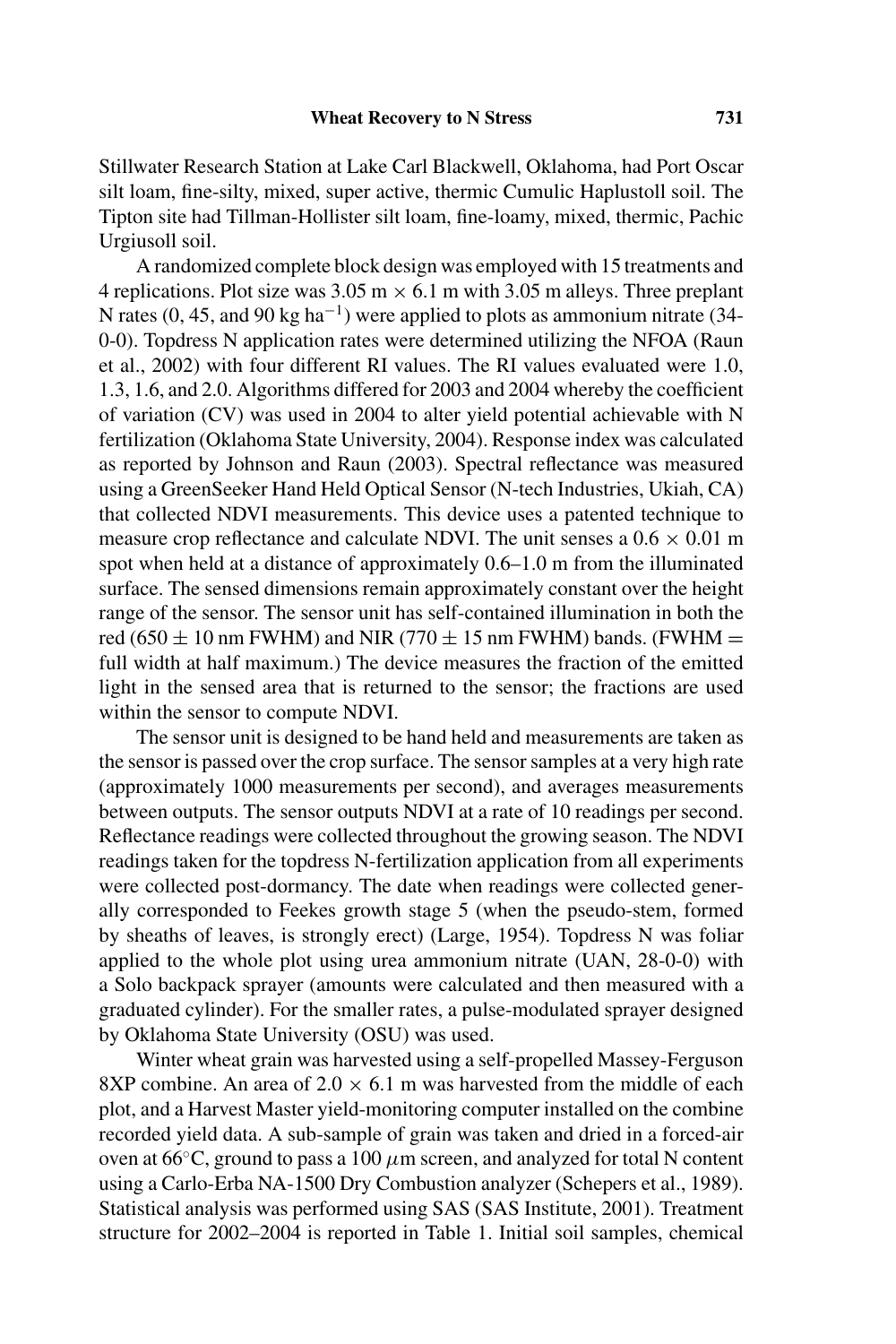|                | Carl Blackwell, and Tipton, Oklahoma, 2002-2004) |                                   |                |  |
|----------------|--------------------------------------------------|-----------------------------------|----------------|--|
| Treatment      | Pre-Plant N Rate<br>$(kg ha)^{-1}$               | Topdress N*RI <sup>†</sup>        |                |  |
| 1              | 0                                                | $YP_0$                            | $\mathbf{0}$   |  |
| $\overline{c}$ | $\theta$                                         | $YP_N$                            | RI             |  |
| 3              | $\Omega$                                         | $YP_N$                            | $RI * 1.3$     |  |
| $\overline{4}$ | $\Omega$                                         | $YP_N$                            | $RI * 1.6$     |  |
| 5              | $\Omega$                                         | $YP_N$                            | $RI * 2.0$     |  |
| 6              | 45                                               | $YP_0$                            | $\overline{0}$ |  |
| 7              | 45                                               | $YP_N$                            | RI             |  |
| 8              | 45                                               | $YP_N$                            | $RI * 1.3$     |  |
| 9              | 45                                               | $YP_N$                            | $RI * 1.6$     |  |
| 10             | 45                                               | $\mathbf{Y}\mathbf{P}_\mathrm{N}$ | $RI * 2.0$     |  |
| 11             | 90                                               | $YP_0$                            | $\overline{0}$ |  |
| 12             | 90                                               | $YP_N$                            | RI             |  |
| 13             | 90                                               | $YP_N$                            | $RI * 1.3$     |  |
| 14             | 90                                               | $YP_N$                            | $RI * 1.6$     |  |
| 15             | 90                                               | $YP_N$                            | $RI * 2.0$     |  |

| Table 1                                                               |
|-----------------------------------------------------------------------|
| Treatment structure for all three experimental sites (Covington, Lake |
| Carl Blackwell, and Tipton, Oklahoma, 2002–2004)                      |

<sup>∗</sup>RI is the actual response index determined for that field.

† Response index was adjusted as a function of CV in 2003–2004.

characteristics, and classification of soils are reported in Table 2. Field activities and dates are listed in Table 3.

### **RESULTS**

#### **Covington, 2003**

At Covington in 2003 where no topdress N was applied, there was a linear increase in wheat grain yield with increasing preplant N (treatment  $1 = 3170 \text{ kg}$ ) ha<sup>-1</sup>, treatment 6 = 4527 kg ha<sup>-1</sup>, treatment 11 = 5234 kg ha<sup>-1</sup>; Table 4). At this site, there was also an increase in wheat grain yield for topdress N rates whether or not preplant N had been applied. However, the yield increases from topdress N diminished with increasing preplant N. Maximum yields were not achieved at this site from mid-season topdress N applications in plots receiving no preplant N when compared with the plot that achieved maximum yield, which was not the N-rich plot (treatment 11). The plot that achieved maximum yield was treatment 10. It should be noted that even with early N stress, topdress N rates (treatment  $5 = 5271 \text{ kg ha}^{-1}$ ) did produce a yield that was equal to that on the preplant non-N-limiting plot (treatment  $11 = 5234$  kg ha<sup>-1</sup>), but that was still less than the maximum yield (treatment  $10 = 5875$  kg ha<sup>-1</sup>). The "catch"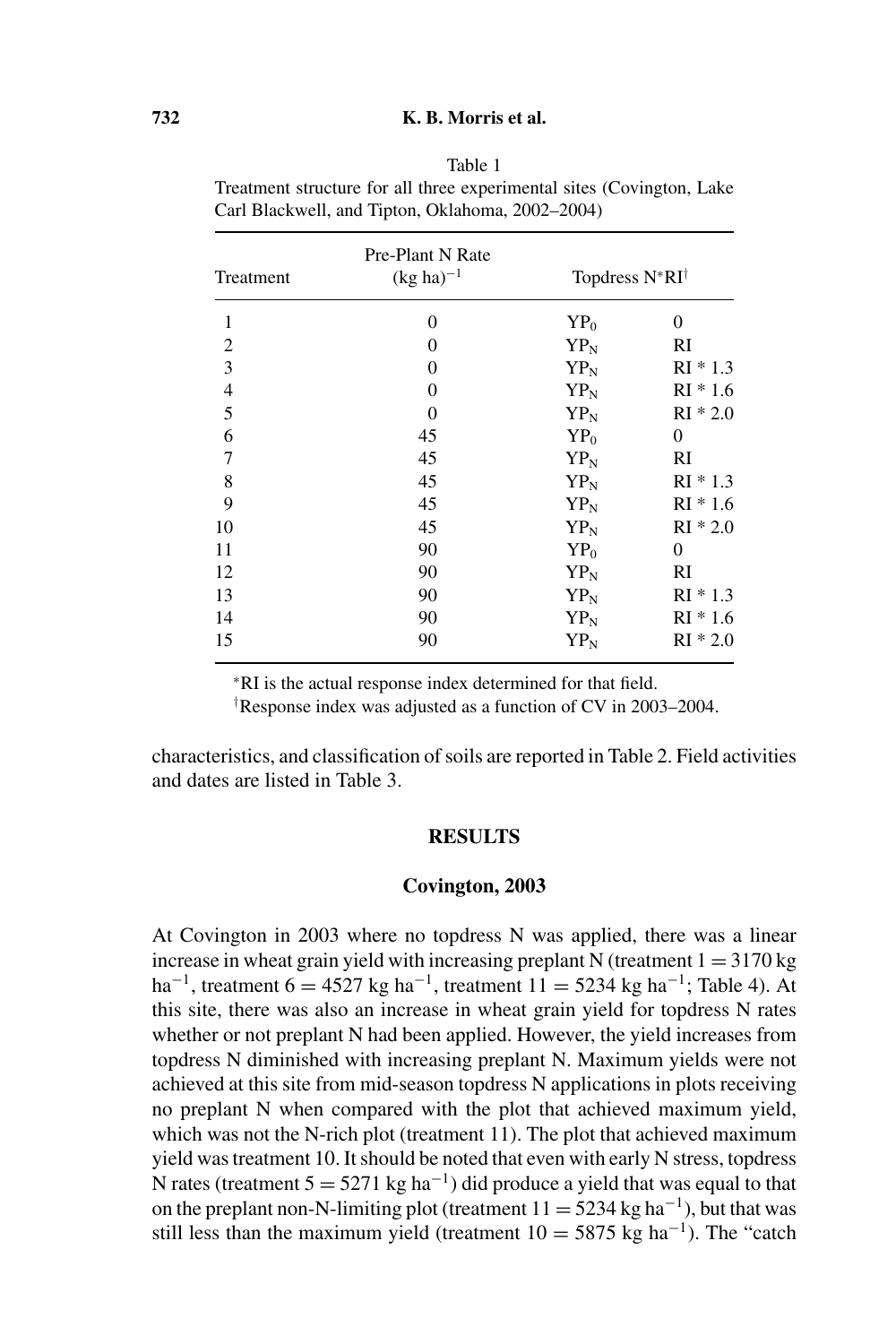|                     | $mg \text{ kg}^{-1}$ |                |                                                               |  |                | $g kg^{-1}$ |           |  |
|---------------------|----------------------|----------------|---------------------------------------------------------------|--|----------------|-------------|-----------|--|
| Location            | pH                   | $NH_4-N$       | $NO3-N$                                                       |  | P K            | Total N     | Organic C |  |
| Covington           | 5.4                  |                | 10.87 5.17 57 255                                             |  |                | 1.09        | 13.3      |  |
|                     |                      |                | Classification: Kirkland-Renfrow silt loam                    |  |                |             |           |  |
|                     |                      |                | (fine, mixed, superactive, thermic Udertic Paleustoll)        |  |                |             |           |  |
| Lake Carl Blackwell | 5.3                  | $\mathcal{E}$  | 11                                                            |  | $12 \quad 122$ | 0.68        | 8.18      |  |
|                     |                      |                | Classification: Port Oscar silt loam                          |  |                |             |           |  |
|                     |                      |                | (fine-silty, mixed, super active, thermic Cumulic Haplustoll) |  |                |             |           |  |
| Tipton              | 7.0                  | $\overline{4}$ | 6 —                                                           |  | 46 284         | 0.65        | 6.26      |  |
|                     |                      |                | Classification: Tillman-Hollister silt loam                   |  |                |             |           |  |
|                     |                      |                | (fine-loamy, mixed, thermic, Typic Paleustoll)                |  |                |             |           |  |

Table 2 Initial surface (0–15 cm) soil chemical characteristics and classification at Covington, Lake Carl Blackwell, and Tipton, Oklahoma

 $*pH$ —1:1 soil:water; K and P—Mehlich III; NH<sub>4</sub>-N and NO<sub>3</sub>-N—2M KCL; Total N and Organic Carbon—dry combustion.

up" effect being evaluated in this work provokes the following question: Can maximum yields be produced when no N is applied preplant and N applications are delayed until February or March? At this site, it was not possible to catch up where no N was applied preplant but topdress N was applied mid-season (treatment  $10 = 5875$  kg ha<sup>-1</sup>; Table 4).

Recent work has shown that when CVs are <18, catch-up is possible (catch-up: waiting to apply all N topdress and still achieving maximum yields) (Oklahoma State University, 2004). Consistent with this work, all CVs were >18 at this site, indicating that catch-up was not going to be possible, which was confirmed.

Nitrogen-use efficiency was the greatest for the 0 N preplant treatments plus mid-season applied N (treatments, 1–5), but it should be noted that NUEs were generally quite high at this site (Table 4).

The RI estimated using in-season NDVI readings was underestimated at this site ( $\text{RI}_{\text{NDVI}} = 1.27$  and  $\text{RI}_{\text{Harvest}} = 1.7$ , Table 4). It is possible that the N-rich treatment (Large, 1954) may not have received enough preplant N to estimate  $RI<sub>NDVI</sub>$  accurately. The  $RI<sub>NDVI</sub>$  over time for 2003 did not change much from Feekes 3 to Feekes 5 ( $\text{RI}_{NDVI} = 1.18, 1.24,$  and 1.27; Table 3). The  $RI<sub>Harvest</sub>$  was much higher than the  $RI<sub>NDVI</sub>$  values ( $RI<sub>Harvest</sub> = 1.7$ ; Table 4).

#### **Lake Carl Blackwell, 2003**

At Lake Carl Blackwell in 2003, there was a linear increase in grain yield for N applied preplant (treatment  $1 = 3207$  kg ha<sup>-1</sup>, treatment  $6 = 3579$  kg ha<sup>-1</sup>,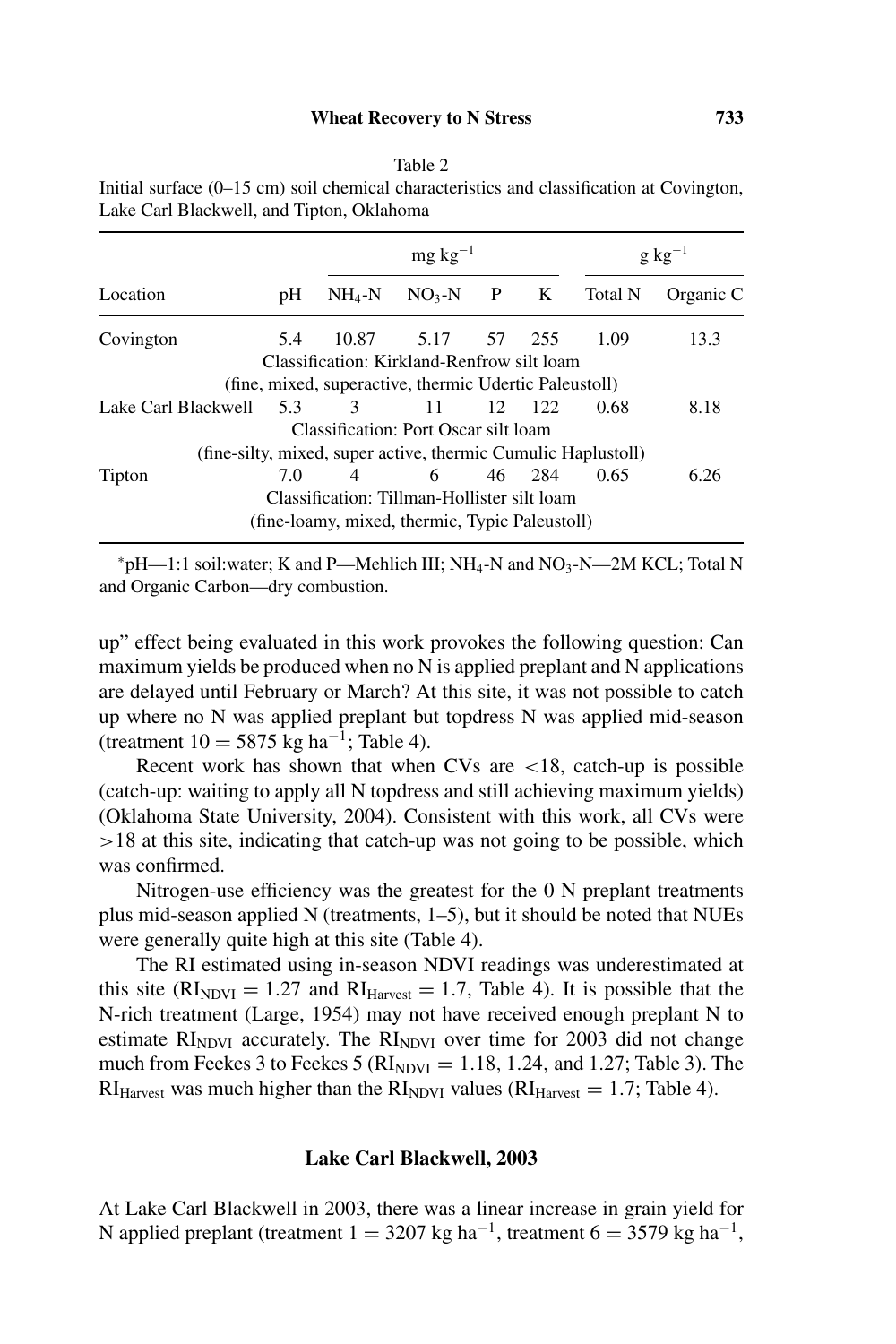|                                     | Covington      | Lake Carl Blackwell | Tipton         |
|-------------------------------------|----------------|---------------------|----------------|
| 2002-2003                           |                |                     |                |
| Cultivar                            | Jagger         | Jagger              | Custer         |
| Planting date                       | $10-07-02$     | $10-01-02$          | $09-26-02$     |
| Seeding rate (kg ha <sup>-1</sup> ) | 67             | 90                  | 80             |
| Preplant N date                     | $09 - 23 - 02$ | $09-05-02$          | $09-17-02$     |
| Topdress N date                     | $02 - 22 - 03$ | 02-21&22-03         | $03-06-03$     |
| Rainfall (mm)                       | 443            | 434                 | 365            |
| Sensing 1 (F $3-4$ )                | $01-27-03$     | $01 - 24 - 03$      | $01 - 28 - 03$ |
| <b>GDD</b>                          | 78             | 84                  | 98             |
| RI <sub>NDVI</sub>                  | 1.18           | 1.15                | 1.45           |
| Sensing $2(F4-5)$                   | $02 - 12 - 03$ | $02 - 12 - 03$      | $02 - 18 - 03$ |
| <b>GDD</b>                          | 85             | 92                  | 112            |
| RI <sub>NDVI</sub>                  | 1.24           | 1.13                | 1.5            |
| Sensing $3(F5-6)$                   | $02 - 22 - 03$ | $02 - 20 - 03$      | 03-06-03       |
| <b>GDD</b>                          | 91             | 96                  | 119            |
| RI <sub>NDVI</sub>                  | 1.27           | 1.14                | 1.49           |
| Grain harvest date                  | 06-09-03       | $06-19-03$          | 05-29-03       |
| RI <sub>Harvest</sub>               | 1.7            | 1.3                 | 1.5            |
| 2003-2004                           |                |                     |                |
| Cultivar                            | 2174           | Jagger              | 2158           |
| Planting date                       | $09-29-03$     | $10-07-03$          | $09 - 23 - 03$ |
|                                     |                | 10-24-03(re-plant)  | (dry planted)  |
| Seeding rate (kg ha <sup>-1</sup> ) | 78             | 90                  | 80             |
| Preplant N date                     | 09-17-03       | $09-10-03$          | 09-09-03       |
| Topdress N date                     | $02 - 19 - 04$ | $03 - 10 - 04$      | $03 - 17 - 04$ |
| <b>Effective</b> date               |                |                     | $11 - 07 - 03$ |
| Rainfall (mm)                       | 569            | 545                 | 331            |
| Sensing $1(F2-3)$                   | 12-08-03       | $01-05-04$          | $12 - 16 - 03$ |
| <b>GDD</b>                          | 60             | 54                  | 74             |
| RI <sub>NDVI</sub>                  | 1.47           | 1.10                | 0.92           |
| Sensing $2(F3-4)$                   | $01 - 15 - 04$ | $02 - 19 - 04$      | $02 - 18 - 04$ |
| <b>GDD</b>                          | 77             | 68                  | 106            |
| RI <sub>NDVI</sub>                  | 2.19           | 1.10                | 1.09           |
| Sensing $3(F4-5)$                   | $02 - 12 - 04$ | $02 - 25 - 04$      | $03 - 11 - 04$ |
| GDD                                 | 82             | 72                  | 127            |
| RI <sub>NDVI</sub>                  | 2.18           | 1.11                | 1.49           |
| Sensing $4(F5-6)$                   | $02 - 18 - 04$ | 03-09-04            | <b>NA</b>      |
| <b>GDD</b>                          | 83             | 84                  | <b>NA</b>      |
| RI <sub>NDVI</sub>                  | 2.02           | 1.24                | <b>NA</b>      |
| Sensing $5(F9)$                     | 03-09-04       | $03 - 18 - 04$      | <b>NA</b>      |
| GDD                                 | 100            | 93                  | <b>NA</b>      |

Table 3 Field activities and dates, Covington, Lake Carl Blackwell, and Tipton, Oklahoma, 2002–2004

*(Continued on next page)*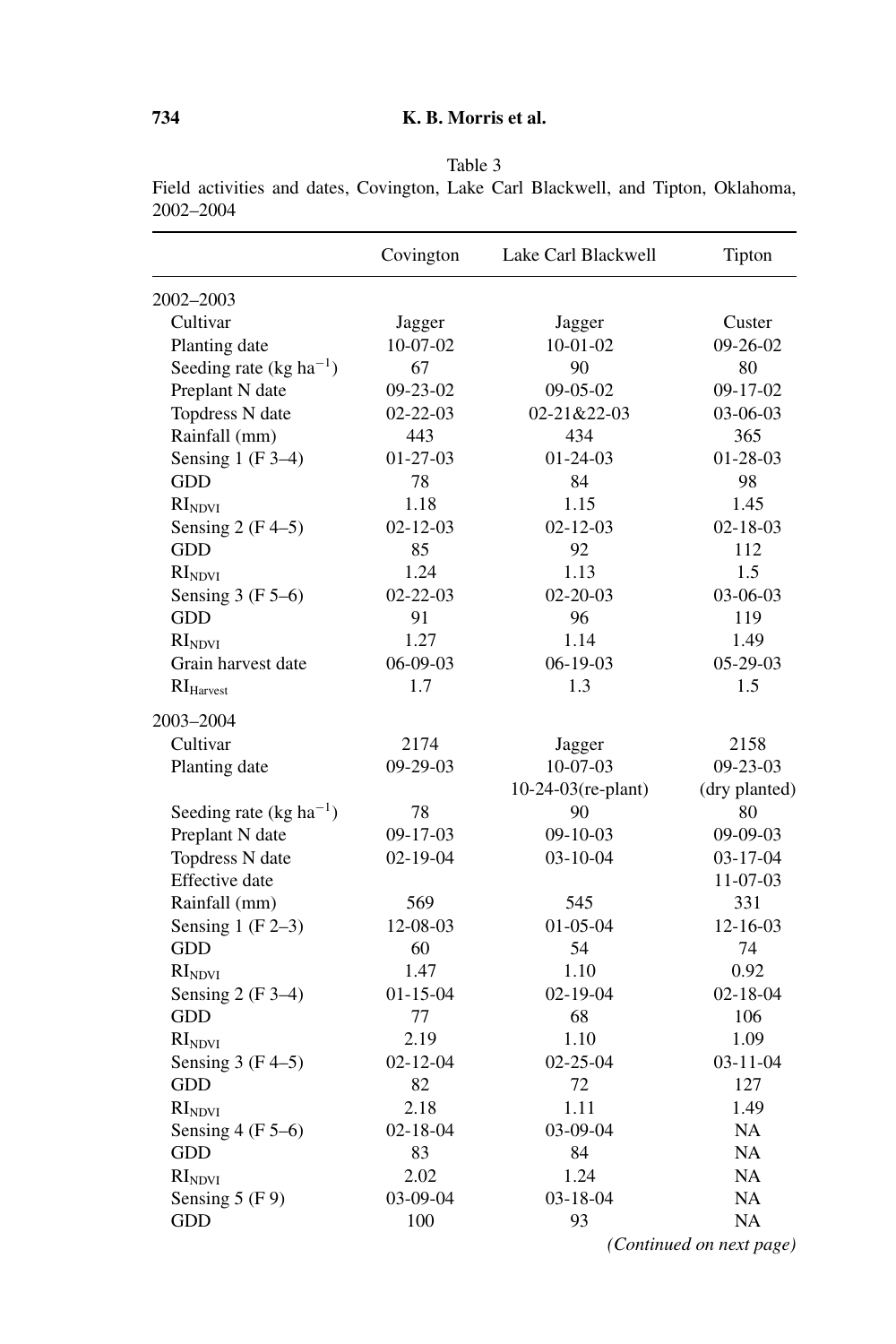| ۰<br>٧<br>× |  |
|-------------|--|
|-------------|--|

| 2002–2004 (Continued) |           |                     |        |
|-----------------------|-----------|---------------------|--------|
|                       | Covington | Lake Carl Blackwell | Tipton |
| RI <sub>NDVI</sub>    | 19        | 122                 | NΑ     |

Grain harvest date  $06-13-04$  6-14-04 05-27-04  $\text{RI}_{\text{Harvest}}$  1.89 1.24 1.68

Field activities and dates, Covington, Lake Carl Blackwell, and Tipton, Oklahoma,

Covington had 18-46-0 @ 56 kg ha−<sup>1</sup> banded with seed (2002), and had 11-52-0 @ 50 kg ha<sup> $-1$ </sup> banded with seed (2003).

Lake Carl Blackwell had 0-46-0  $\omega$  45 kg ha<sup>-1</sup> preplant incorporated (2003 and 2004).  $F =$  Feekes growth stages, determined by (Large, 1954).

GDD = Growing Degree Days:  $T_{max} + T_{min}/2 - 4.4 °C$ .

treatment  $11 = 4276$  kg ha<sup>-1</sup>; Table 5). There was an increase in grain yield for topdress N rates for the 45 kg ha−<sup>1</sup> preplant rates, but no increase from topdress N where 90 kg ha−<sup>1</sup> was applied preplant. Maximum yields were achieved at this site from mid-season topdress N applications in plots receiving 0 preplant N

Table 4 Treatment, preplant nitrogen, topdress nitrogen RI factor, topdress nitrogen applied, total nitrogen applied, yield, grain nitrogen uptake, and % NUE for Covington, Oklahoma, 2003

| Treatment             | Preplant<br>N  | Topdress N<br>RI | Topdress N<br>applied | Total N<br>applied | Grain<br>yield | Grain N<br>uptake | $\%$<br><b>NUE</b> |
|-----------------------|----------------|------------------|-----------------------|--------------------|----------------|-------------------|--------------------|
|                       |                |                  | $kg$ ha <sup>-1</sup> |                    |                |                   |                    |
| 1                     | 0              | $\overline{0}$   | $\overline{0}$        | $\mathbf{0}$       | 3170           | 61                |                    |
| $\overline{c}$        | 0              | RI               | 19                    | 19                 | 4295           | 85                | 126                |
| 3                     | 0              | $RI * 1.3$       | 48                    | 48                 | 4630           | 93                | 67                 |
| $\overline{4}$        | 0              | $RI * 1.6$       | 74                    | 74                 | 5122           | 114               | 72                 |
| 5                     | $\overline{0}$ | $RI * 2.0$       | 122                   | 122                | 5271           | 130               | 57                 |
| 6                     | 45             | $\theta$         | $\Omega$              | 45                 | 4527           | 94                | 73                 |
| 7                     | 45             | RI               | 22                    | 67                 | 4936           | 104               | 64                 |
| 8                     | 45             | $RI * 1.3$       | 54                    | 99                 | 5419           | 113               | 53                 |
| 9                     | 45             | $RI * 1.6$       | 86                    | 121                | 5215           | 122               | 50                 |
| 10                    | 45             | $RI * 2.0$       | 134                   | 179                | 5875           | 146               | 47                 |
| 11                    | 90             | $\Omega$         | $\Omega$              | 90                 | 5234           | 125               | 71                 |
| 12                    | 90             | RI               | 23                    | 113                | 5225           | 117               | 49                 |
| 13                    | 90             | $RI * 1.3$       | 60                    | 150                | 5708           | 140               | 53                 |
| 14                    | 90             | $RI * 1.6$       | 94                    | 184                | 5569           | 136               | 41                 |
| 15                    | 90             | $RI * 2.0$       | 138                   | 228                | 5522           | 146               | 37                 |
| RI <sub>NDVI</sub>    |                |                  |                       |                    | 1.27           |                   |                    |
| RI <sub>Harvest</sub> |                |                  |                       |                    | 1.7            |                   |                    |
| <b>SED</b>            |                |                  |                       |                    | 219            | 9                 | 10                 |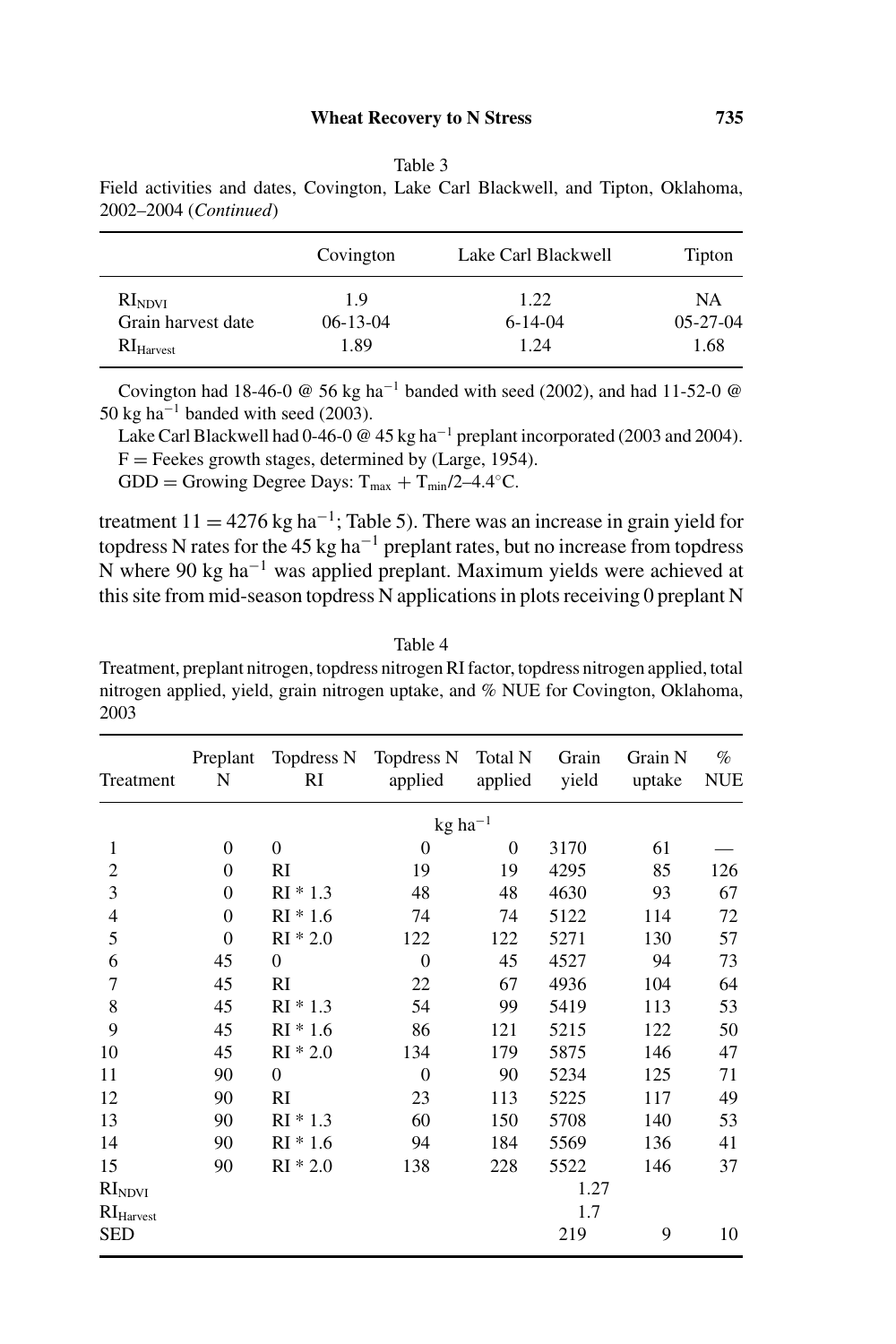#### Table 5

Treatment, preplant nitrogen, topdress nitrogen RI factor, topdress nitrogen applied, total nitrogen applied, yield, grain nitrogen uptake, and % NUE for Lake Carl Blackwell, Oklahoma, 2003

| Treatment       | Preplant<br>N  | Topdress N<br>RI | Topdress N<br>applied              | Total N<br>applied | Grain<br>yield | Grain N<br>uptake | $\%$<br><b>NUE</b> |
|-----------------|----------------|------------------|------------------------------------|--------------------|----------------|-------------------|--------------------|
|                 |                |                  | $kg$ ha <sup><math>-1</math></sup> |                    |                |                   |                    |
| 1               | $\mathbf{0}$   | $\Omega$         | $\overline{0}$                     | $\overline{0}$     | 3207           | 58                |                    |
| 2               | $\overline{0}$ | RI               | 19                                 | 19                 | 3570           | 68                | 53                 |
| 3               | $\theta$       | $RI * 1.3$       | 58                                 | 58                 | 3802           | 84                | 45                 |
| 4               | $\overline{0}$ | $RI * 1.6$       | 104                                | 104                | 4453           | 102               | 42                 |
| 5               | $\theta$       | $RI * 2.0$       | 141                                | 141                | 4453           | 119               | 43                 |
| 6               | 45             | $\boldsymbol{0}$ | $\theta$                           | 45                 | 3579           | 70                | 27                 |
| 7               | 45             | RI               | 23                                 | 68                 | 4527           | 90                | 47                 |
| 8               | 45             | $RI * 1.3$       | 75                                 | 120                | 4360           | 100               | 35                 |
| 9               | 45             | $RI * 1.6$       | 120                                | 165                | 4472           | 108               | 30                 |
| 10              | 45             | $RI * 2.0$       | 139                                | 184                | 4546           | 127               | 38                 |
| 11              | 90             | $\boldsymbol{0}$ | $\overline{0}$                     | 90                 | 4276           | 105               | 52                 |
| 12              | 90             | RI               | 23                                 | 113                | 4230           | 94                | 32                 |
| 13              | 90             | $RI * 1.3$       | 80                                 | 170                | 4341           | 114               | 33                 |
| 14              | 90             | $RI * 1.6$       | 117                                | 207                | 4406           | 119               | 30                 |
| 15              | 90             | $RI * 2.0$       | 120                                | 210                | 4537           | 117               | 28                 |
| $\rm RI_{NDVI}$ |                |                  |                                    |                    | 1.14           |                   |                    |
| $RI_{Harvest}$  |                |                  |                                    |                    | 1.3            |                   |                    |
| SED             |                |                  |                                    |                    | 313            | 10                | 14                 |

in comparison with the maximum yielding plots (treatment  $4 = 4453$  kg ha<sup>-1</sup>, and treatment  $5 = 4453$  kg ha<sup>-1</sup>; Table 5). At this site, maximum yields were achievable with no preplant N plus a topdress rate for the maximum yielding plot (treatment  $10 = 4546$  kg ha<sup>-1</sup>) and also for the N-rich plot (treatment  $11 = 4276$  kg ha<sup>-1</sup>).

The CVs (9, 9, and 7) from sensor readings in treatments 1, 6, and 11 at the time topdress N was applied tended to decline as preplant N increased. Consistent with previous work (Oklahoma State University, 2004), CVs were <18, and it was expected that catch-up would be possible, which was confirmed (4453 kg ha<sup>-1</sup> under treatments 4 and 5 versus 4537 kg ha<sup>-1</sup> under treatment 15, Table 5).

The NUE at this site varied across all treatments. In general, the 0 preplantplus-topdress treatments had the highest NUE with the exception of treatment 11 (Table 5).

The RI estimated using in-season NDVI readings slightly underestimated  $RI<sub>Harvest</sub>$  at this site ( $RI<sub>NDVI</sub> = 1.14$  and  $RI<sub>Harvest</sub> = 1.3$ ; Table 5).  $RI<sub>NDVI</sub>$  over time for 2003 did not change much from Feekes 3 to Feekes 4 ( $RI<sub>NDVI</sub> = 1.15$ ,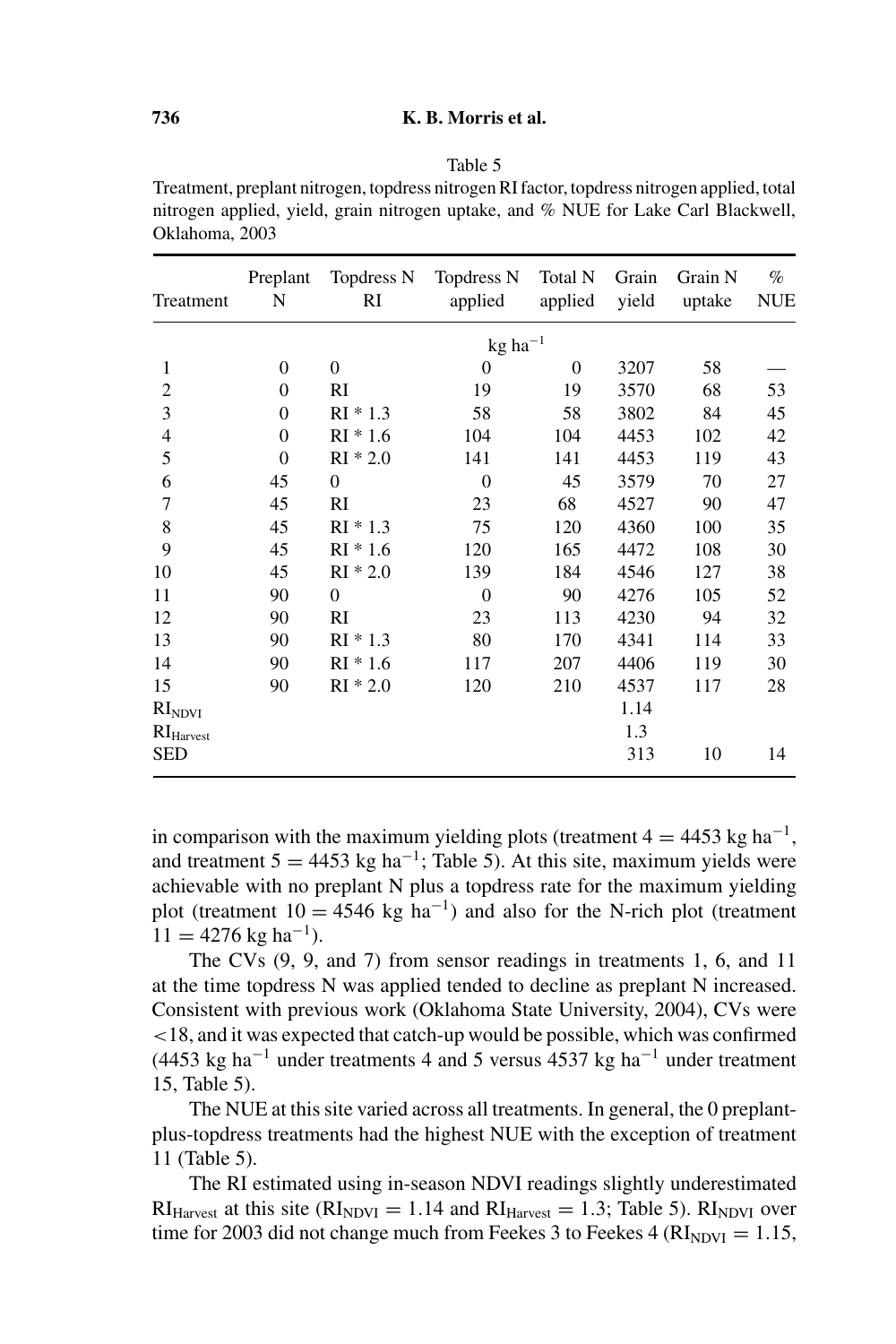1.13, and 1.14; Table 3). The  $RI<sub>Harvest</sub>$  was higher than the  $RI<sub>NDVI</sub>$  ( $RI<sub>Harvest</sub>$ ) 1.3, Table 5).

## **Tipton, 2003**

At Tipton in 2003 where 0 topdress N was applied, there was a linear response to N (treatment  $1 = 1357$  kg ha<sup>-1</sup>, treatment  $6 = 1264$  kg ha<sup>-1</sup>, treatment  $11 = 2082$  kg ha<sup>-1</sup>). Also, there was an increase in wheat grain yield whether or not preplant N was applied (Table 6). Maximum yields were not achieved at this site from mid-season topdress N applications in plots receiving 0 preplant N in comparison with the maximum yielding plot (treatment 14). At this site, it was not possible to catch up with no N preplant plus a topdress N application, even though CVs were relatively low (Table 6). However, it should be noted that catch-up was possible if treatment 5 was compared with treatment 11 (treatment  $5 = 2278$  kg ha<sup>-1</sup> and treatment 11 = 2082 kg ha<sup>-1</sup>).

Table 6

Treatment, preplant nitrogen, topdress nitrogen RI factor, topdress nitrogen applied, total nitrogen applied, yield, grain nitrogen uptake, and % NUE for Tipton, Oklahoma, 2003

| Treatment                      | Preplant<br>N | RI         | Topdress N Topdress N Total N<br>applied | applied        | Grain<br>yield | Grain N<br>uptake | $\%$<br><b>NUE</b> |
|--------------------------------|---------------|------------|------------------------------------------|----------------|----------------|-------------------|--------------------|
|                                |               |            | $kg$ ha <sup><math>-1</math></sup>       |                |                |                   |                    |
| 1                              | $\mathbf{0}$  | $\Omega$   | 0                                        | $\overline{0}$ | 1357           | 29                |                    |
| $\overline{2}$                 | $\theta$      | RI         | 22                                       | 22             | 1311           | 27                |                    |
| 3                              | $\Omega$      | $RI * 1.3$ | 45                                       | 45             | 1673           | 35                | 13                 |
| 4                              | 0             | $RI * 1.6$ | 66                                       | 66             | 1859           | 43                | 21                 |
| 5                              | $\theta$      | $RI * 2.0$ | 98                                       | 98             | 2278           | 60                | 31                 |
| 6                              | 45            | $\theta$   | $\overline{0}$                           | 45             | 1264           | 27                |                    |
| 7                              | 45            | RI         | 30                                       | 75             | 1673           | 38                | 12                 |
| 8                              | 45            | $RI * 1.3$ | 66                                       | 111            | 2240           | 56                | 24                 |
| 9                              | 45            | $RI * 1.6$ | 86                                       | 131            | 2092           | 54                | 19                 |
| 10                             | 45            | $RI * 2.0$ | 129                                      | 174            | 2612           | 72                | 25                 |
| 11                             | 90            | $\theta$   | $\theta$                                 | 90             | 2082           | 50                | 23                 |
| 12                             | 90            | RI         | 41                                       | 131            | 2612           | 67                | 29                 |
| 13                             | 90            | $RI * 1.3$ | 74                                       | 164            | 2808           | 75                | 28                 |
| 14                             | 90            | $RI * 1.6$ | 123                                      | 213            | 3086           | 87                | 27                 |
| 15                             | 90            | $RI * 2.0$ | 160                                      | 250            | 3031           | 90                | 24                 |
| RI <sub>NDVI</sub>             |               |            |                                          |                | 1.49           |                   |                    |
| $\mathrm{RI}_\mathrm{Harvest}$ |               |            |                                          |                | 1.5            |                   |                    |
| <b>SED</b>                     |               |            |                                          |                | 190            | 5                 | 7                  |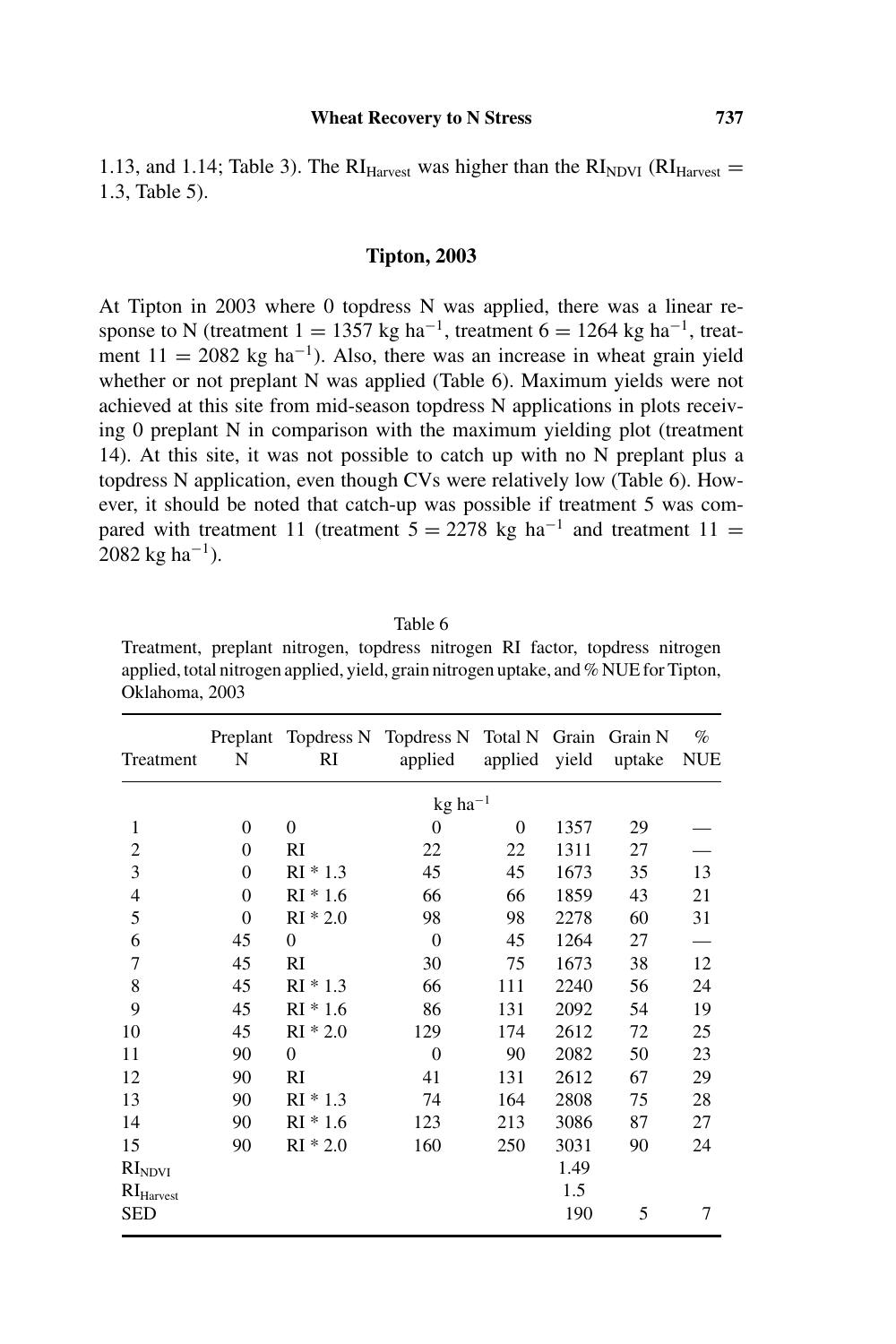Response index estimated using in-season NDVI readings was the same as  $RI<sub>Harvest</sub>$  ( $RI<sub>NDVI</sub> = 1.49$  and  $RI<sub>Harvest</sub> = 1.5$ ) (Table 6).

#### **Covington, 2004**

At Covington in 2004, there was a linear increase in wheat grain yield with increased N where no topdress was applied (treatment  $1 = 1985$  kg ha<sup>-1</sup>, treatment  $6 = 2846$  kg ha<sup>-1</sup>, and treatment  $11 = 3751$  kg ha<sup>-1</sup>, Table 7). At this site, there was a significant increase in wheat grain yield, and N rates required to maximize yields diminished as preplant N rates increased. It should be noted that the highest yielding plot had a 0 preplant rate (treatment 5; Table 7), thus suggesting that catch-up was possible with respect to maximum yield and also with the N-rich plot.

The CVs for treatments 1, 6, and 11 were 18, 21, and 15, respectively. Some of the CVs were <18, indicating that maximum yields could be achieved even when early-season N stress was present.

Table 7 Treatment, preplant nitrogen, topdress nitrogen RI factor, topdress nitrogen applied, total nitrogen applied, yield, grain nitrogen uptake, and % NUE for Covington, Oklahoma, 2004

| Treatment                      | N        | Preplant Topdress N Topdress N Total N<br>RI | applied                            | applied  | Grain<br>yield | Grain N<br>uptake | $\%$<br><b>NUE</b> |
|--------------------------------|----------|----------------------------------------------|------------------------------------|----------|----------------|-------------------|--------------------|
|                                |          |                                              | $kg$ ha <sup><math>-1</math></sup> |          |                |                   |                    |
| 1                              | $\Omega$ | $\theta$                                     | $\Omega$                           | $\Omega$ | 1985           | 38                |                    |
| $\overline{2}$                 | $\Omega$ | RL <sub>cv</sub>                             | 86                                 | 86       | 3736           | 71                | 38                 |
| 3                              | $\Omega$ | $RI * 1.3$ cv                                | 129                                | 129      | 4000           | 78                | 31                 |
| 4                              | $\Omega$ | $RI * 1.6$ cv                                | 167                                | 167      | 4454           | 92                | 32                 |
| 5                              | $\Omega$ | $RI * 2.0$ cv                                | 186                                | 186      | 4831           | 104               | 35                 |
| 6                              | 45       | $\Omega$                                     | $\theta$                           | 45       | 2846           | 54                | 36                 |
| 7                              | 45       | RI_cv                                        | 108                                | 153      | 4391           | 90                | 34                 |
| 8                              | 45       | $RI * 1.3$ <sub>cv</sub>                     | 163                                | 208      | 4494           | 96                | 28                 |
| 9                              | 45       | $RI * 1.6$ <sub>cv</sub>                     | 150                                | 195      | 4598           | 102               | 33                 |
| 10                             | 45       | $RI * 2.0$ cv                                | 163                                | 208      | 4699           | 109               | 34                 |
| 11                             | 90       | $\theta$                                     | $\theta$                           | 90       | 3751           | 81                | 48                 |
| 12                             | 90       | RL <sub>cv</sub>                             | 138                                | 228      | 4765           | 112               | 33                 |
| 13                             | 90       | $RI * 1.3 cv$                                | 127                                | 217      | 4601           | 108               | 32                 |
| 14                             | 90       | $RI * 1.6$ cv                                | 130                                | 220      | 4760           | 111               | 33                 |
| 15                             | 90       | $RI * 2.0$ cv                                | 98                                 | 188      | 4551           | 98                | 32                 |
| RI <sub>NDVI</sub>             |          |                                              |                                    |          | 2.02           |                   |                    |
| $\mathrm{RI}_\mathrm{Harvest}$ |          |                                              |                                    |          | 1.89           |                   |                    |
| SED                            |          |                                              |                                    |          | 254            | 7                 | 3                  |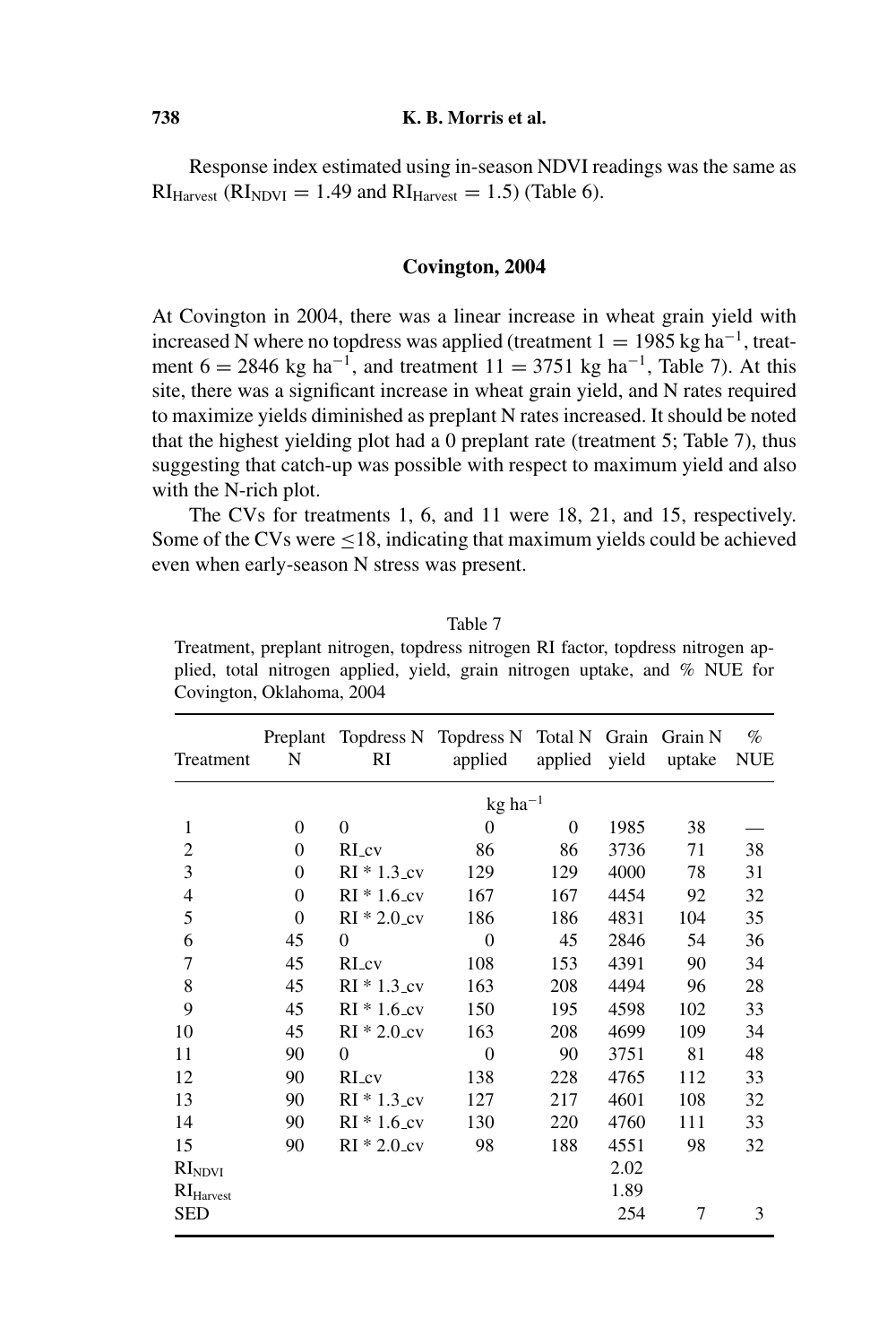The NUEs were generally higher for the 90 kg ha<sup> $-1$ </sup> preplant treatments (Table 7), most likely because this site was N responsive.

The RI<sub>NDVI</sub> was slightly overestimated at this site ( $RI<sub>NDUI</sub> = 2.02$  and  $RI<sub>Harvest</sub> = 1.894$  (Table 7). The  $RI<sub>NDVI</sub>$  over time for 2004 did not change from Feekes 3 to Feekes 4 ( $RI<sub>NDVI</sub> = 1.47, 2.19, 2.18, 2.02, 1.9,$  and 1.9; Table 3). The RI<sub>Harvest</sub> differed slightly from the  $RI_{NDVI}$  ( $RI_{NDVI} = 2.02$  and  $RI_{Harvest} =$ 1.89, Table 3).

## **Lake Carl Blackwell, 2004**

At Lake Carl Blackwell in 2004, there was a linear increase in wheat grain yield where 0 topdress N was applied (treatment  $1 = 3047$  kg ha<sup>-1</sup>, treatment  $6 = 3502$  kg ha<sup>-1</sup>, and treatment  $11 = 3766$  kg ha<sup>-1</sup>, Table 8). Wheat grain yield increased as topdress N rates increased. Maximum yields were achieved at this site from mid-season topdress N applications in plots receiving 0 preplant N (treatment  $3 = 3675$  kg ha<sup>-1</sup> versus treatment  $11 = 3766$  kg ha<sup>-1</sup>), thus

Table 8 Treatment, preplant nitrogen, topdress nitrogen RI factor, topdress nitrogen applied, total nitrogen applied, yield, grain nitrogen uptake, and % NUE for Lake Carl Blackwell, Oklahoma, 2004

| Treatment             | Preplant<br>N  | Topdress N<br>RI | Topdress N<br>applied              | Total N<br>applied | Grain<br>yield | Grain N<br>uptake | $\%$<br><b>NUE</b> |
|-----------------------|----------------|------------------|------------------------------------|--------------------|----------------|-------------------|--------------------|
|                       |                |                  | $kg$ ha <sup><math>-1</math></sup> |                    |                |                   |                    |
| 1                     | $\overline{0}$ | $\overline{0}$   | 0                                  | $\overline{0}$     | 3047           | 46                |                    |
| $\overline{c}$        | $\theta$       | RI cv            | 37                                 | 37                 | 3507           | 61                | 41                 |
| 3                     | $\theta$       | $RI * 1.3 cv$    | 78                                 | 78                 | 3675           | 75                | 37                 |
| $\overline{4}$        | $\theta$       | $RI * 1.6$ cv    | 104                                | 104                | 3552           | 79                | 32                 |
| 5                     | $\theta$       | $RI * 2.0$ cv    | 145                                | 145                | 3533           | 82                | 25                 |
| 6                     | 45             | $\theta$         | $\Omega$                           | 45                 | 3502           | 68                | 49                 |
| 7                     | 45             | RI cv            | 39                                 | 84                 | 3760           | 71                | 30                 |
| 8                     | 45             | $RI * 1.3 cv$    | 88                                 | 133                | 3556           | 89                | 32                 |
| 9                     | 45             | $RI * 1.6$ cv    | 116                                | 161                | 3505           | 90                | 27                 |
| 10                    | 45             | $RI * 2.0$ cv    | 127                                | 172                | 3355           | 92                | 27                 |
| 11                    | 90             | $\theta$         | $\Omega$                           | 90                 | 3766           | 78                | 36                 |
| 12                    | 90             | RI_cv            | 47                                 | 137                | 3649           | 89                | 31                 |
| 13                    | 90             | $RI * 1.3$ cv    | 89                                 | 179                | 3339           | 82                | 20                 |
| 14                    | 90             | $RI * 1.6$ cv    | 113                                | 203                | 3471           | 93                | 23                 |
| 15                    | 90             | $RI * 2.0 cv$    | 122                                | 212                | 3542           | 92                | 22                 |
| RI <sub>NDVI</sub>    |                |                  |                                    |                    | 1.24           |                   |                    |
| RI <sub>Harvest</sub> |                |                  |                                    |                    | 1.24           |                   |                    |
| <b>SED</b>            |                |                  |                                    |                    | 137            | 6                 | 8                  |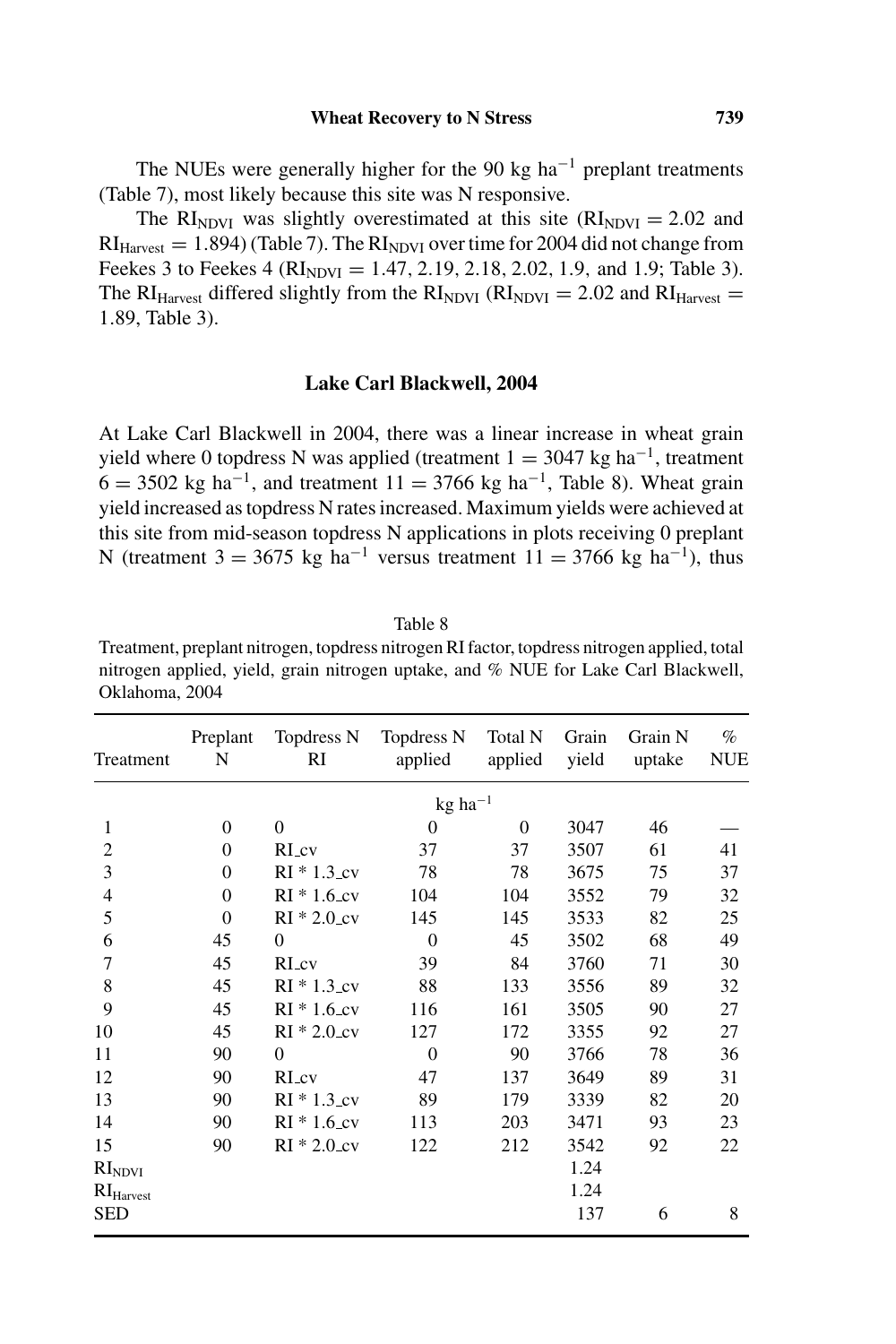catch-up was possible for this site with 0 preplant plus topdress application in accorance with the highest yielding plot (Table 8).

The CVs at this site varied once again for treatments 1, 6, and 11 (18, 19, and 16, respectively). Consistent with CVs of less than 18, catch-up was possible at this site.

The NUEs were generally higher for the 0 and 45 preplant kg ha<sup> $-1$ </sup> treatments (Table 8).

Response index estimated using in-season NDVI readings was the same as  $RI<sub>Harvest</sub>$  ( $RI<sub>NDVI</sub> = 1.24$  and  $RI<sub>Harvest</sub> = 1.24$ ; Table 8). The  $RI<sub>NDVI</sub>$  over time for 2004 varied from Feekes 3 to Feekes 8 ( $\text{RI}_{NDVI} = 1.10, 1.10, 1.11, 1.24$ , and 1.22). The  $RI<sub>Harvest</sub>$  was the same as the  $RI<sub>NDVI</sub>$  at fertilization (Table 3).

#### **Tipton, 2004**

At Tipton in 2004, there was a linear increase in wheat grain yield where 0 topdress N was applied. There was a significant increase in grain yield with applied topdress-N rates for the 0 and 45 kg ha<sup> $-1$ </sup> preplant rates, with no increase from topdress N for the 90 kg ha<sup>-1</sup> preplant rates. Maximum yields were achieved at this site from mid-season topdress N applications in plots receiving 0 preplant N with respect to the maximum yielding plot (treatment  $8 = 4845 \text{ kg ha}^{-1}$ ). Catchup was also possible with respect to the N-rich plot (treatment 11), as treatment 5 out-yielded the N-rich plot. At this site, catch-up was possible with 0 preplant N plus topdress N applications in accordance with the highest yielding plots (Table 9).

The NUEs were generally higher for the plots receiving 0-N preplant plus topdress N (Table 9).

Response index estimated using in-season NDVI readings was underestimated for this site ( $\text{RI}_{\text{NDVI}} = 1.49$  and  $\text{RI}_{\text{Harvest}} = 1.68$ , Table 9).  $\text{RI}_{\text{NDVI}}$ over time for 2004 changed from Feekes 3 to Feekes 5 ( $\text{RI}_{\text{NDVI}} = .92, 1.09$ , and 1.49; Table 3). The  $RI<sub>Harvest</sub>$  was different from the  $RI<sub>NDVI</sub>$  at fertilization (Table 9).

#### **DISCUSSION**

In this study, six locations had a linear increase in wheat grain yield from topdress N applied to plots receiving 0-N preplant (Tables 4–9). Also, four of the six sites had an increase in wheat grain yield for the topdress N rates whether or not preplant N had been applied (Tables 4–9). Melaj et al. (2003) stated that N uptake increased around the time of maximum crop growth, so application of fertilizer at tillering would increase N fertilizer recovery by the crop. Earlyseason plant N uptake can lead to increased plant N volatilization (Lees et al., 2000). Boman et al. (1995) stated that a management strategy to reduce N loss would be to apply enough fertilizer N in the fall to establish the crop and apply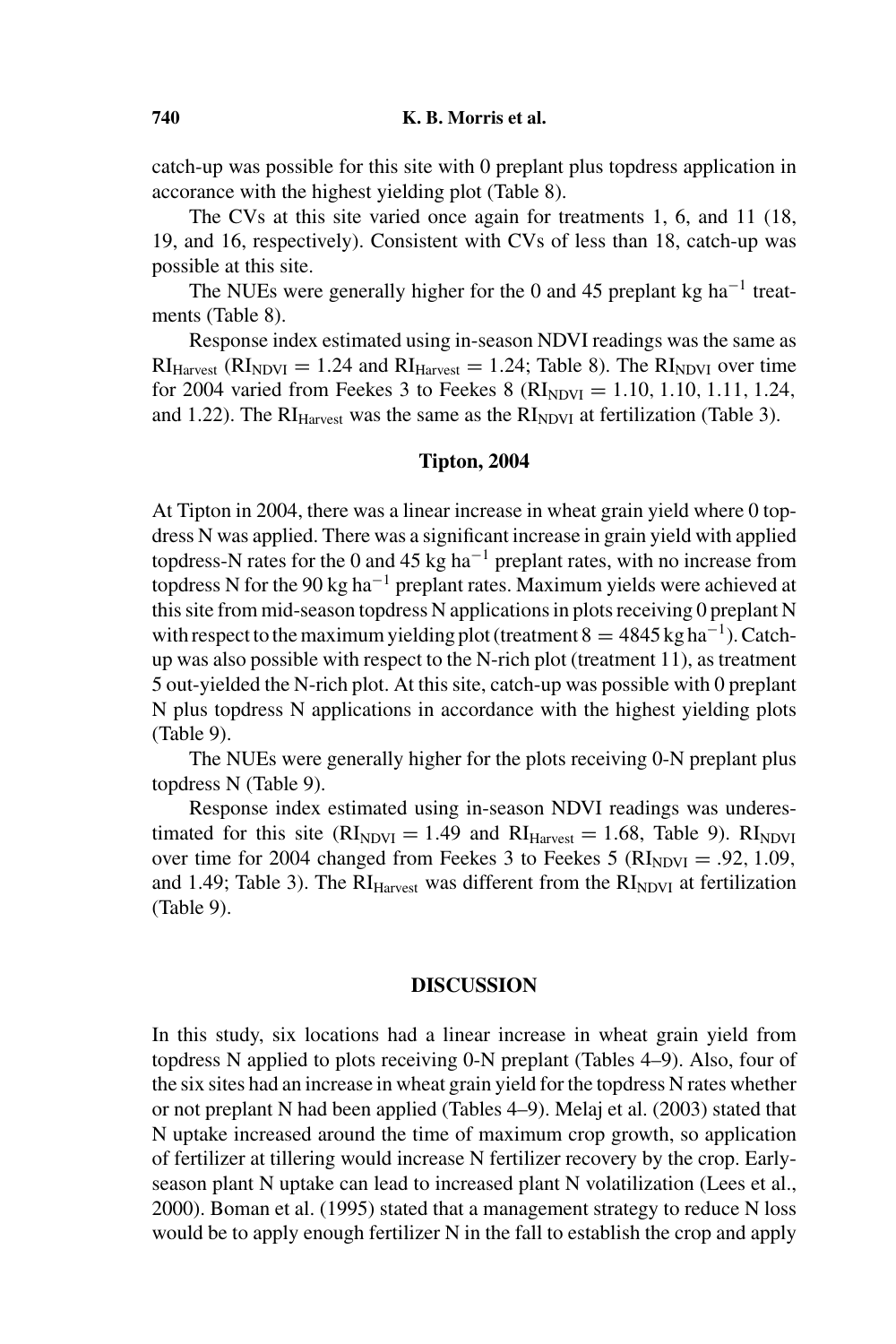### **Wheat Recovery to N Stress 741**

#### Table 9

Treatment, preplant nitrogen, topdress nitrogen RI factor, topdress nitrogen applied, total nitrogen applied, yield, grain nitrogen uptake, and % NUE, for Tipton, Oklahoma, 2004

| Treatment                      | Preplant<br>N | Topdress N<br>RI         | Topdress N<br>applied              | Total N<br>applied | Grain<br>yield | Grain N<br>uptake | $\%$<br><b>NUE</b> |
|--------------------------------|---------------|--------------------------|------------------------------------|--------------------|----------------|-------------------|--------------------|
|                                |               |                          | $kg$ ha <sup><math>-1</math></sup> |                    |                |                   |                    |
| 1                              | $\Omega$      | $\theta$                 | $\overline{0}$                     | $\overline{0}$     | 2329           | 32                |                    |
| $\overline{c}$                 | $\Omega$      | RI cv                    | 48                                 | 48                 | 3605           | 54                | 46                 |
| 3                              | $\Omega$      | $RI * 1.3 cv$            | 75                                 | 75                 | 3739           | 63                | 41                 |
| $\overline{4}$                 | $\Omega$      | $RI * 1.6 cv$            | 140                                | 140                | 4394           | 92                | 43                 |
| 5                              | $\mathbf{0}$  | $RI * 2.0$ cv            | 173                                | 173                | 4657           | 106               | 43                 |
| 6                              | 45            | $\theta$                 | $\theta$                           | 45                 | 3533           | 50                | 40                 |
| 7                              | 45            | $RI_{cv}$                | 97                                 | 142                | 4625           | 94                | 44                 |
| 8                              | 45            | $RI * 1.3$ cv            | 148                                | 193                | 4845           | 108               | 39                 |
| 9                              | 45            | $RI * 1.6$ cv            | 151                                | 196                | 4189           | 91                | 30                 |
| 10                             | 45            | $RI * 2.0$ <sub>cv</sub> | 142                                | 187                | 4100           | 94                | 33                 |
| 11                             | 90            | $\Omega$                 | $\Omega$                           | 90                 | 3909           | 66                | 38                 |
| 12                             | 90            | RI cv                    | 120                                | 210                | 4196           | 97                | 31                 |
| 13                             | 90            | $RI * 1.3 cv$            | 140                                | 230                | 4275           | 98                | 29                 |
| 14                             | 90            | $RI * 1.6$ cv            | 134                                | 224                | 4228           | 90                | 26                 |
| 15                             | 90            | $RI * 2.0$ cv            | 129                                | 219                | 4154           | 95                | 29                 |
| $\mathrm{RI}_\mathrm{NDVI}$    |               |                          |                                    |                    | 1.49           |                   |                    |
| $\mathrm{RI}_\mathrm{Harvest}$ |               |                          |                                    |                    | 1.68           |                   |                    |
| <b>SED</b>                     |               |                          |                                    |                    | 260            | 5                 | 4                  |

the remaining N requirement in the late winter or early spring before rapid growth begins. Warm soil temperatures after this time would coincide with rapid wheat growth and also increase nutrient demand.

If N application is made prior to the period of rapid uptake and growth, there is a potential for increased N uptake and NUE (Sowers et al., 1994; Johnston and Fowler, 1991). At all three locations in 2003, the highest NUEs were found where preplant N was applied. In 2004, 0-N preplant plus topdress N treatment generally improved NUE. At two sites where early N stress was severe, preplant N applications were superior to 0-N preplant plus topdress N. Woolfolk et al. (2002) and Gauer et al. (1992) agree that increasing grain protein by applying higher fertilizer N rates is relatively inefficient (NUE decreases with increasing N level), especially under dry soil conditions. In our work, there was one exception at Lake Carl Blackwell in 2003, namely treatment 11 (Table 5). Treatment 11's NUE was almost the same as the highest NUE for the site (treatment  $2 = 53$  and treatment  $11 = 52$ ). Wuest and Cassman (1992a; 1992b) indicated that a late-season N application has greater uptake efficiency and is more effective in increasing grain N levels than N applied at planting.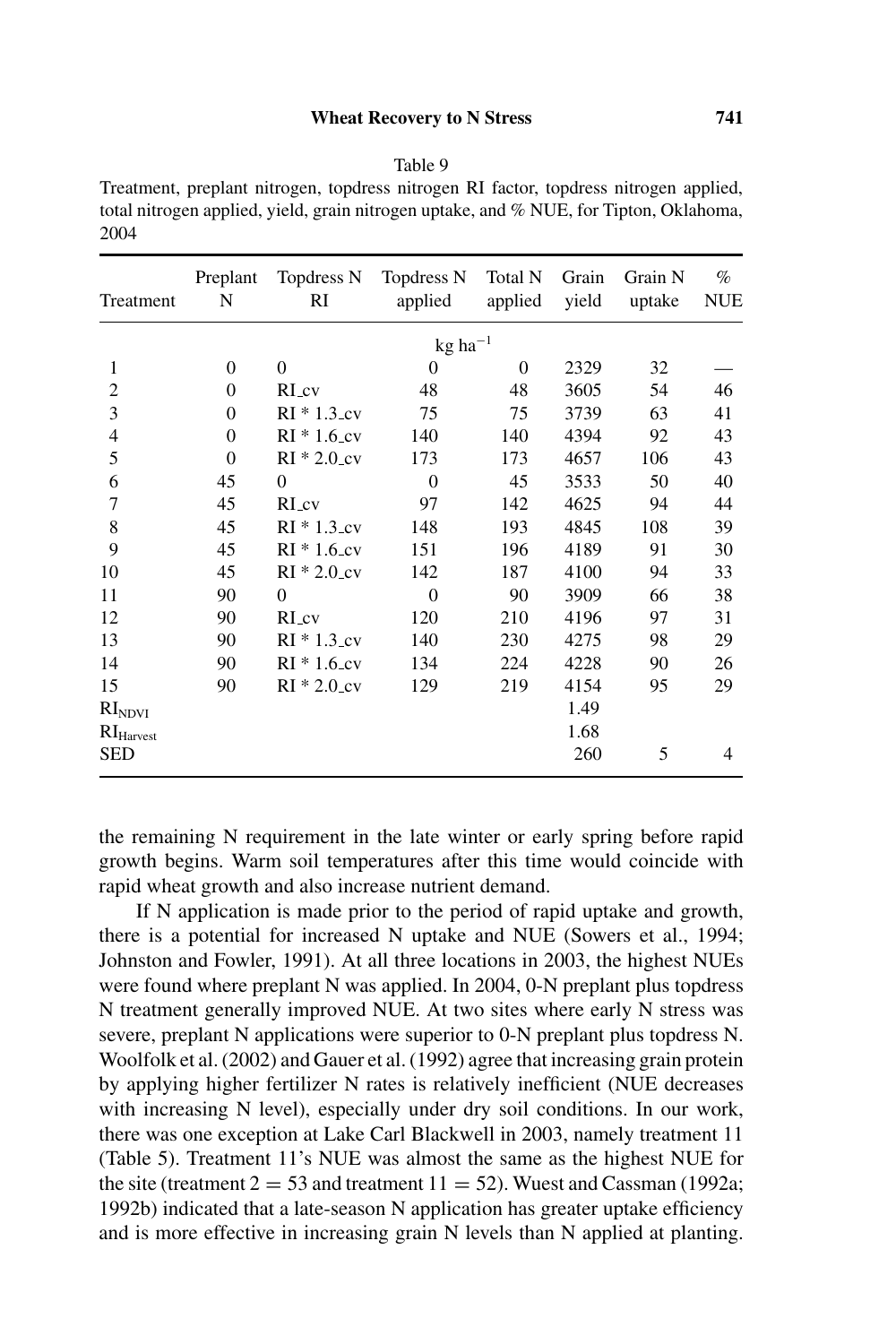Alternatively, they noted that preplant N was more effective in increasing grain yields.

This work addresses an interesting question. Can N applications be delayed until mid-season in winter wheat without decreasing wheat grain yields? The majority of farmers in this region of the wheat belt (Oklahoma) apply all of their fertilizer N at planting. Although topdress N applications have become more popular, it is still a common practice to apply anhydrous ammonia(UAN) in the fall at rates exceeding 110 kg N ha<sup> $-1$ </sup>. The ease of applying liquid UAN topdress and the advent of larger, 20–30 m wide applicators has assisted the extension of delaying fertilizer N until late February.

Because maximum yields were achieved at four of six sites where all N applied was delayed until Feekes 5, this work has useful implications for both efficiency and environmental concerns. Also, all six sites were able to catch up with respect to the N-rich plots; however, it should be noted that five of the six N-rich plots were not the maximum-yielding plots. The RI over time showed little to no change for 2003 across all three sites. However, in 2004, two of the three sites had a change in RI over time. By delaying fertilizer N applications until post dormancy, there is decreased risk of  $NO<sub>3</sub>-N$  leaching and/or surface fertilizer N runoff when preplant applications are made to the surface without incorporation. Also, by applying fertilizer N to the foliage in late February, increased use efficiency can be realized (foliar N uptake) when compared with preplant soil-applied N (N subject to  $NO<sub>3</sub>-N$  leaching, immobilization, denitrification, surface volatilization, and early season plant N loss).

These results are not yet definitive concerning whether or not all N should be delayed until mid-season. The reason is that exceptional growing conditions occurred, whereby timely rainfall was received immediately following topdress fertilizer N application, especially during 2004. Although not explicitly evaluated in other work conducted in Oklahoma, there have been dry springs during which delayed topdress fertilizer N was not beneficial and maximum yields were not produced. This fact was evident in many of the GreenSeeker sensor experiments conducted by OSU in 1999, 2000, and 2001, whereby the topdress N plots never achieved the same yields as those found in the N-rich strip (N applied at adequate but not excessive rates preplant) (Oklahoma State University, 2004).

# **CONCLUSIONS**

During 2002–2004, obtaining maximum wheat grain yields from topdress N applications in 0-N preplant plots was possible at four of the six locations. At three of the six sites, the RI projection using in-season NDVI readings was underestimated. Even when early-season N stress was present (0-N preplant), N-applied topdress at Feekes 5 resulted in maximum or near maximum yields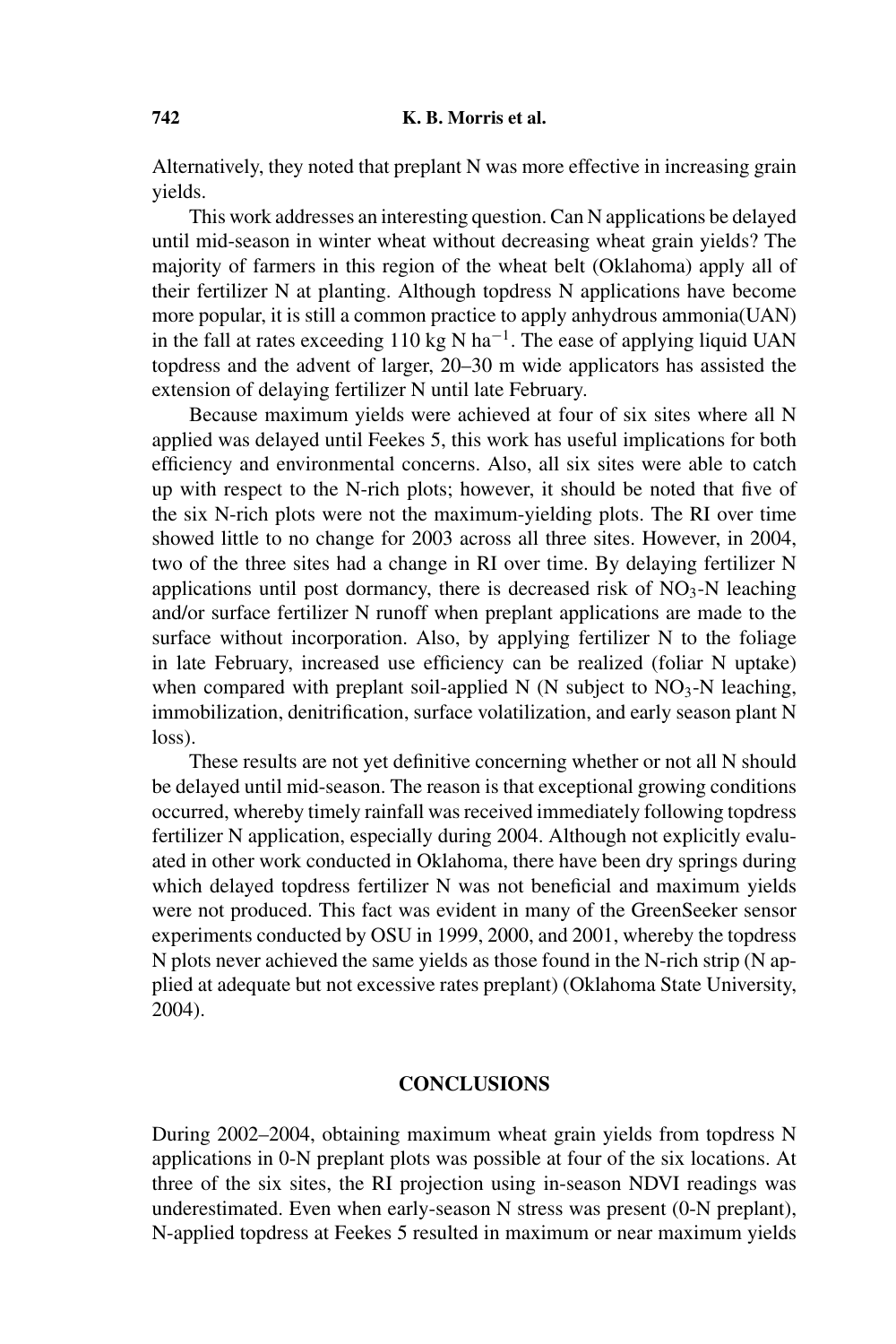at four of six sites when compared with other treatments receiving both preplant and topdress N. Furthermore, when compared with the conventional 90 kg ha<sup>-1</sup> preplant N, mid-season N applied (0-N preplant) resulted in maximum yields at all six sites. When plot CVs (estimate of plant stand) were  $>18$ , maximum yields could not be achieved when N fertilization was delayed until mid-season. Alternatively, when plot CVs were <18, delaying all N fertilization until midseason resulted in maximum yields and increased NUE.

## **REFERENCES**

- Boman, R. K., M. E. Jojola, W. R. Raun, and R. L. Westerman. 1995. Springapplied nitrogen fertilizer influence on winter wheat and residual soil nitrate. *Journal of Production Agriculture* 8: 584–589.
- Gauer, L. E., C. A. Grant, D. T. Gehl, and L. D. Bailey. 1992. Effects of nitrogen fertilization on grain protein content, nitrogen uptake, and nitrogen use efficiency of six spring wheat (*Triticum aestivum* L.) cultivars, in relation to estimated moisture supply. *Canadian Journal of Plant Science* 72: 235– 241.
- Johnson, G. V., and W. R. Raun. 2003. Using a response index to improve nitrogen management for winter wheat. *Journal of Plant Nutrition* 26: 249–262.
- Johnson, G. V., W. R. Raun, and R. W. Mullen. 2000. Nitrogen use efficiency as influenced by crop response index. In *Agronomy Abstracts*, 291. Madison, WI: ASA, CSSA, and SSSA.
- Johnston, A. M., and D. B. Fowler. 1991. No-till winter wheat production: Response to spring applied nitrogen fertilizer form and placement. *Agronomy Journal* 83: 722–728.
- Large, E. C. 1954. Growth stages in cereals. *Plant Pathology* 3: 28–129.
- Lees, H. L., W. R. Raun, and G. V. Johnson. 2000. Increased plant N loss with increasing nitrogen applied in winter wheat observed with 15N. *Journal of Plant Nutrition* 23: 219–230.
- Lukina, E. V., K. W. Freeman, K. J. Wynn, W. E. Thomason, R. W. Mullen, A. R. Klatt, G. V. Johnson, R. L. Elliott, M. L. Stone, J. B. Solie, and W. R. Raun. 2001. Nitrogen fertilization optimization algorithm based on in-season estimates of yield and plant nitrogen uptake. *Journal of Plant Nutrition* 24: 885–898.
- Malakoff, D. 1998. Death by suffocation in the gulf of Mexico. *Science* 281: 190–192.
- Melaj, M. A., H. E. Echeverria, S. C. Lopez, G. Studdert, F. Andrade, and N. O. Barbaro. 2003. Timing of nitrogen fertilization in wheat under conventional and no-tillage systems. *Agronomy Journal* 95: 1525–1531.
- Mullen, R. W., K. W. Freeman, W. R. Raun, G. V. Johnson, M. L. Stone, and J. B. Solie. 2003. Use of an in-season response index to identify the potential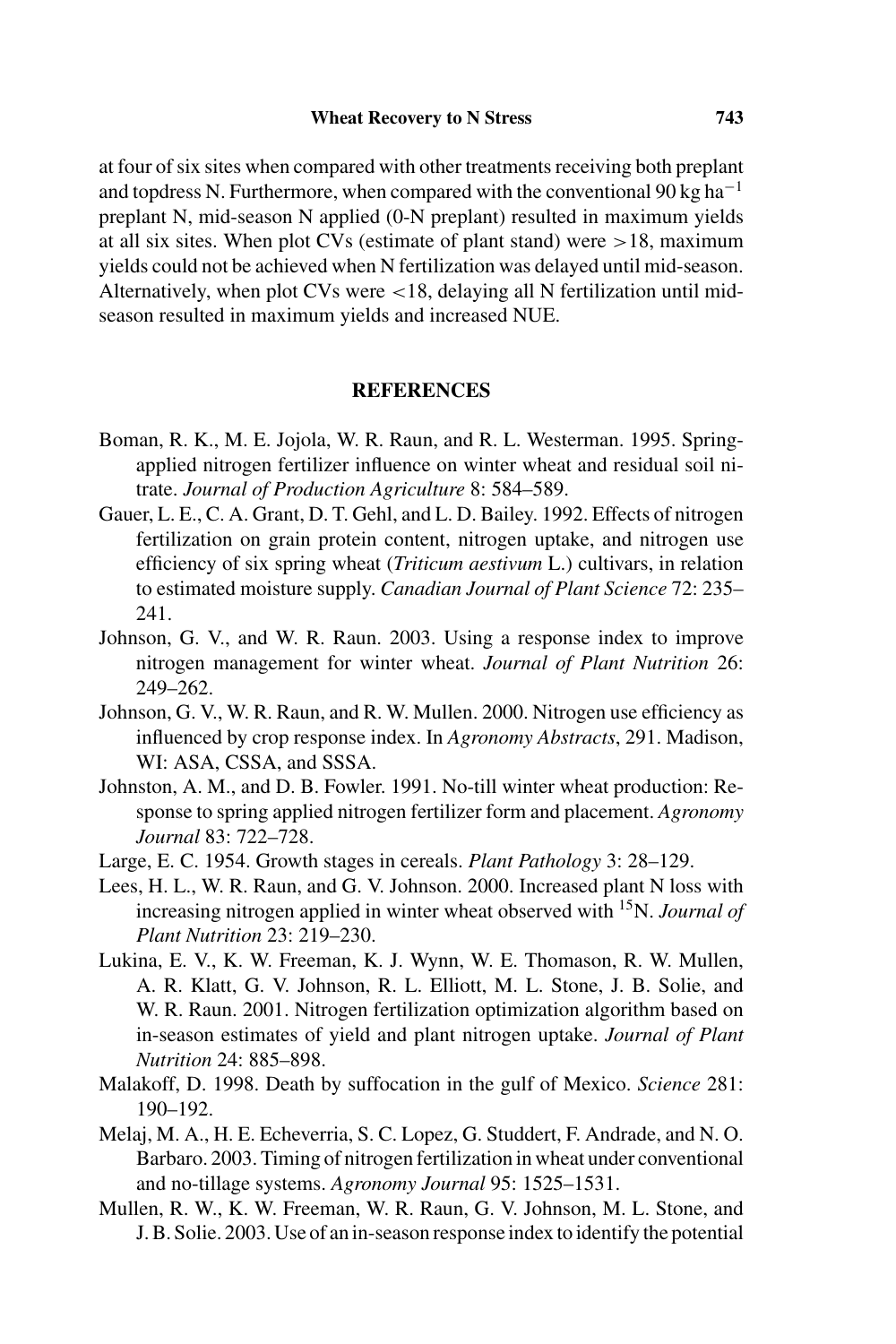to increase wheat yield with additional nitrogen. *Agronomy Journal* 95: 347–351.

- Mullen, R. W., W. E. Thomason, G. V. Johnson, K. W. Freeman, M. L. Stone, J. B. Solie, and W. R. Raun. 2001. Use of an in-season response index to predict potential yield increases from applied nitrogen. In *Agronomy Abstracts* (CD-ROM). Madison, WI: ASA, CSSA, and SSSA.
- Oklahoma State University. 2004. Nitrogen use efficiency website, Oklahoma State University. http://nue.okstate.edu. (accessed July 2005).
- Raun, W. R., and G. V. Johnson. 1999. Improving nitrogen use efficiency for cereal production. *Agronomy Journal* 91: 357–363.
- Raun, W. R., G. V. Johnson, M. L. Stone, W. E. Thomason, and E. V. Lukina. 1999. In-season prediction of yield potential in winter wheat. *Better Crops* 83: 24–25.
- Raun, W. R., J. B. Solie, G. V. Johnson, M. L. Stone, E. V. Lukina, and W. E. Thomason. 2001. In-season prediction of potential grain yield in winter wheat using canopy reflectance. *Agronomy Journal* 93: 131–138.
- Raun, W. R., J. B. Solie, G. V. Johnson, M. L. Stone, R. W. Mullen, K. W. Freeman, W. E. Thomason, and E. V. Lukina. 2002. Improving nitrogen use efficiency in cereal grain production with optical sensing and variable rate application. *Agronomy Journal* 94: 815–820.
- Raun, W. R., J. B. Solie, G. V. Johnson, M. L. Stone, R. W. Whitney, H. L. Lees, H. Sembiring, and S. B. Phillips. 1998. Micro-variability in soil test, plant nutrient, and yield parameters in bermudagrass. *Soil Science Society of America Journal* 62: 683–690.
- Rickman, R. W., S. E. Waldman, and B. Klepper. 1996. MODWht3: A development-driven wheat growth simulation. *Agronomy Journal* 88: 176– 185.
- SAS Institute. 2001. The SAS system for windows, Version 8.02. Cary, N C: SAS Institute.
- Schepers, J. S., D. D. Francis, and M. T. Thompson. 1989. Simultaneous determination of total C, total N, and 15N on soil and plant material. *Communications in Soil Science and Plant Analysis* 20: 949–959.
- Solie, J. B., W. R. Raun, and M. L. Stone. 1999. Submeter spatial variability of selected soil and bermudagrass production variables. *Soil Science Society of America Journal* 63: 1724–1733.
- Solie, J. B., W. R. Raun, R. W. Whitney, M. L. Stone, and J. D. Ringer. 1996. Optical sensor based field element size and sensing strategy for nitrogen application. *Transactions American Society of Agricultural Engineers* 39: 1983–1992.
- Sowers, K. E., W. L. Pan, B. C. Miller, and J. L. Smith. 1994. Nitrogen use efficiency of split nitrogen applications of soft white winter wheat. *Agronomy Journal* 86: 942–948.
- Stone, M. L., J. B. Solie, W. R. Raun, R. W. Whitney, S. L. Taylor, and J. D. Ringer. 1996. Use of spectral radiance for correcting in-season fertilizer